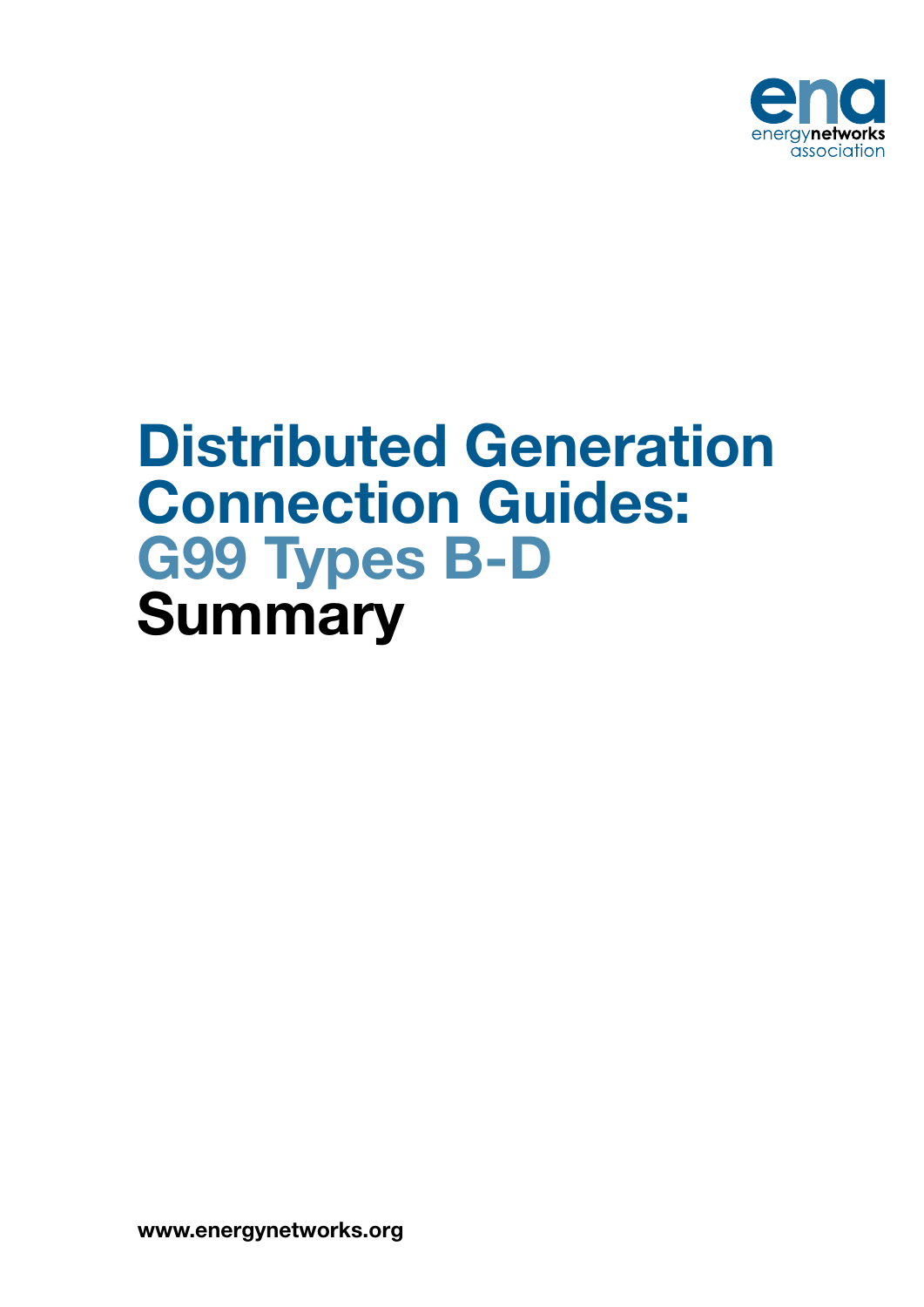### **Contents**

| <b>Contents</b>                                     |         |
|-----------------------------------------------------|---------|
| A: Background-The GB Power Sector                   | Page 3  |
| <b>B: The Role of Distributed Generation</b>        | Page 4  |
| C. An Overview of Getting Connected                 | Page 5  |
| D. The Connection Application Timeline              | Page 12 |
| E. Costs and Charges                                | Page 13 |
| F. Selling Electricity-Smart Export Guarantee (SEG) | Page 14 |
| G. Technical and Commercial Interfaces              | Page 15 |
| Where to Find More Information                      | Page 16 |
| Glossary                                            | Page 19 |

### Acronym Guide

| <b>BEGA</b>  | <b>Bilateral Embedded Generation</b><br>Agreement                      | <b>IDNO</b>  | Independent Distribution Network<br>Operator |
|--------------|------------------------------------------------------------------------|--------------|----------------------------------------------|
| <b>BELLA</b> | Bilateral Embedded Licence exemptible<br>Large power station Agreement | <b>NGET</b>  | National Grid Electricity Transmission       |
|              |                                                                        | <b>NGESO</b> | National Grid Electricity System Operator    |
| <b>CFD</b>   | <b>Contracts for Difference</b>                                        | <b>NHH</b>   | Non-Half Hourly (meter)                      |
| <b>DNO</b>   | Distribution Network Operator                                          |              |                                              |
| <b>ENA</b>   | <b>Energy Networks Association</b>                                     | <b>RO</b>    | Renewables Obligation                        |
|              |                                                                        | <b>PGF</b>   | <b>Power Generating Facility</b>             |
| EREC         | Engineering Recommendation                                             |              |                                              |
| <b>FITs</b>  | Feed in Tariffs                                                        | <b>PGM</b>   | <b>Power Generating Module</b>               |
|              |                                                                        | <b>PPM</b>   | Power Park Module                            |
| <b>SEGs</b>  | <b>Smart Export Guarantees</b>                                         |              |                                              |
|              |                                                                        | <b>SPGM</b>  | <b>Synchronous Power Generating Module</b>   |
| HH           | Half Hourly (meter)                                                    |              |                                              |
| <b>ICP</b>   | Independent Connections Provider                                       |              |                                              |

Note that this document covers the process for connecting generation to the distribution networks in Great Britain. Northern Ireland has different connection arrangements, for example different versions of Engineering Recommendations G98 and G99 are in use. For more information, refer to the Northern Ireland Electricity website: [www.nie.co.uk](http://www.nie.co.uk)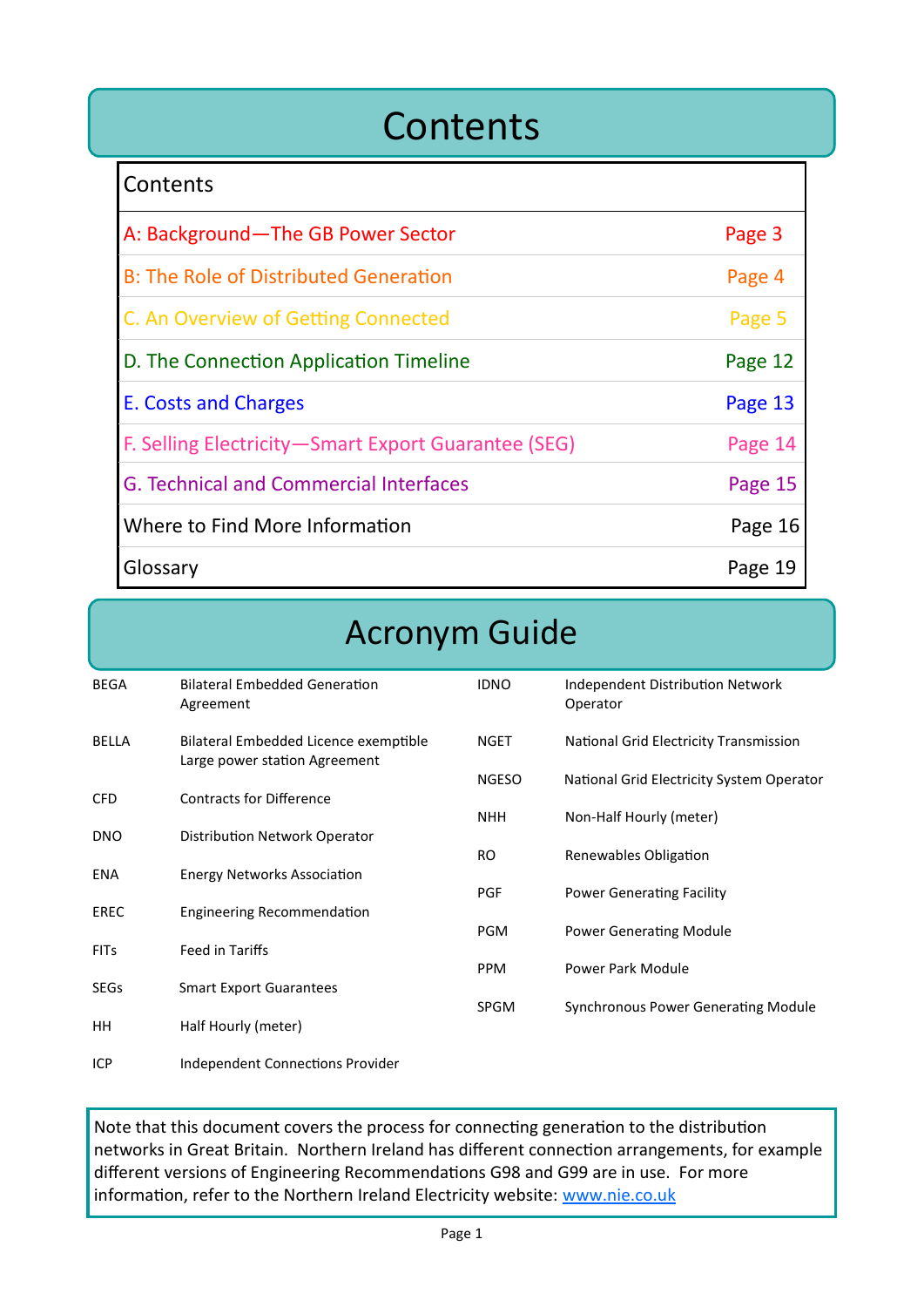## Introduction

### Who is this Guide for?

This Guide is intended to help you, as a developer or prospective owner of any form of **Distributed Generation**, to connect your Power Generating Module to a distribution network in Great Britain. It may also be useful for installers or manufacturers of distributed generation equipment. Note that the term 'DNO' as used in this guide generally refers to both DNO and IDNO companies.

This "summary" guide is written for the developers of Distributed Generation projects which are covered by **Engineering Recommendation (EREC) G99**. This covers either:

- Projects with a capacity of **more than 16A per phase** (if there are multiple generation units connected at the same premises, then 16 A or more is the combined capacity per phase); or
- Projects connected at a **higher voltage**  than 230 V (single phase), or 400 V (three phase; or
- Any other projects that are **not type tested** under the requirements of EREC G98.

If your project is within the scope of EREC G98 , there are **alternative guides** and summary guides you can read. They are available on the Energy Networks Association website.

In particular, this Guide is written for projects within the scope of EREC G99 Types B—D, ie the Power Generating Module has a registered capacity greater at or above 1 MW, or is connected at or above 110 kV (in practice in GB this is at 132 kV or above).

### What is the aim of the Guide?

This is a 'summary' form of a much more detailed guide, available on the Energy

Networks Association (ENA) website. The purpose of this summary guide is to act as a **simplified 'route map'** of the processes for getting a generation project connected to the distribution network.

You should be aware that the process of getting connected described in this guide is **only part of the process** of developing your distributed generation. For example, this guide does not cover:

- Designing, installing and operating the generation units themselves;
- Planning and financing the project; and
- Resolving local planning issues.

#### The format of the Guide

This Guide has been written and formatted with you, the reader, in mind. We have tried to make this Guide as clear and easy to read as we can, bearing in mind that some of the issues discussed are technical and complex. In particular:

- Any acronyms and terms which may be unfamiliar are explained in the glossary.
- Text is **emboldened** for emphasis.
- Where necessary the Guide distinguishes between the arrangements that apply in Scotland and those which apply in England and Wales. This is indicated with a Scottish flag.
- There is a pointer on where to find more information at the end of the guide.

#### Governance of the Guide

This Guide is a Distribution Code Review Panel (DCRP) document. The DCRP will update the Guide periodically.



#### **Note: Many of the terms used in this guide are defined in the Glossary.**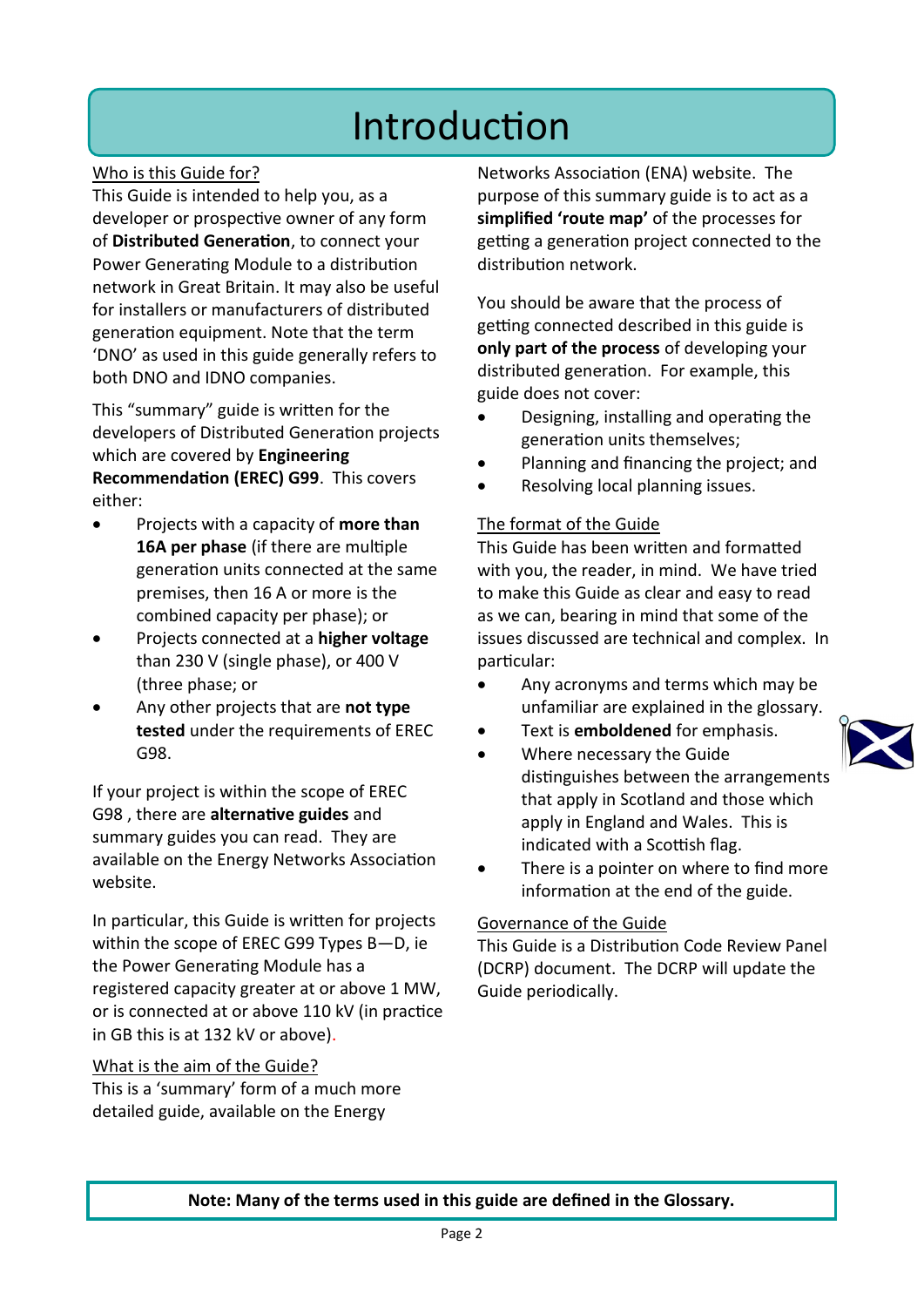## A: Background-The GB Power Sector

### **Traditional power system**

In the traditional power system, electricity generally flows in one direction; from large power stations (mostly coal, gas and nuclear), into the transmission system, through to distribution systems and delivered to loads (such as homes, businesses and factories).



### **Changing power system**

An increasing number of small electricity generating units are being developed, often connected to distribution networks. This is known as Distributed Generation, and can bring advantages such as low carbon energy sources and reduced transmission and distribution system costs.

However, it can result in the electricity flows in the network being less predictable. As this is not what the network was designed to deal with, this can cause issues around network control and protection.

### **Important terms**

**Transmission Network / Transmission System:** Transports electricity over long distances across the country. Electricity is transported at a high voltage to reduce losses. Transmission voltages are 275 kV or 400 kV. In Scotland, 132 kV is also used.

**Distribution Network / Distribution System:** Transports electricity from the Transmission System (and from Distributed Generation) to loads like homes and businesses. The voltage is reduced to the correct supply voltage for the loads. Distribution voltages are 132 kV and lower in England and Wales, and less than 132 kV in Scotland. Most domestic customers are supplied at 230 V.

### **Key organisations**

**National Grid Electricity Transmission (NGET)**: The Transmission Owner for England and Wales. The Transmission Owner for northern Scotland is Scottish Hydro Electric Transmission Plc, and for southern Scotland, SP Transmission Plc.

**National Grid Electricity System Operator (NGESO):** The System Operator of the transmission system in England, Wales & Scotland.

**Distribution Network Operator (DNO):** Owns and maintains public electricity distribution networks. There are six DNOs in Great Britain.

Note: You may be connected to an Independent DNO's (IDNO) network or a private network rather than the DNO's network. In this Guide when we refer to DNOs, this also applies to IDNOs.

**Suppliers:** Buy electricity in bulk from generators, and then sell to consumers. They are responsible for providing bills and customer services, and arranging metering and meter reading. Electricity supply is a competitive market so you can choose and change your electricity supplier.

**Elexon:** The Balancing Settlement Code company for Great Britain.

**Ofgem (Office of Gas and Electricity Markets):** The regulator of the power system in Great Britain.

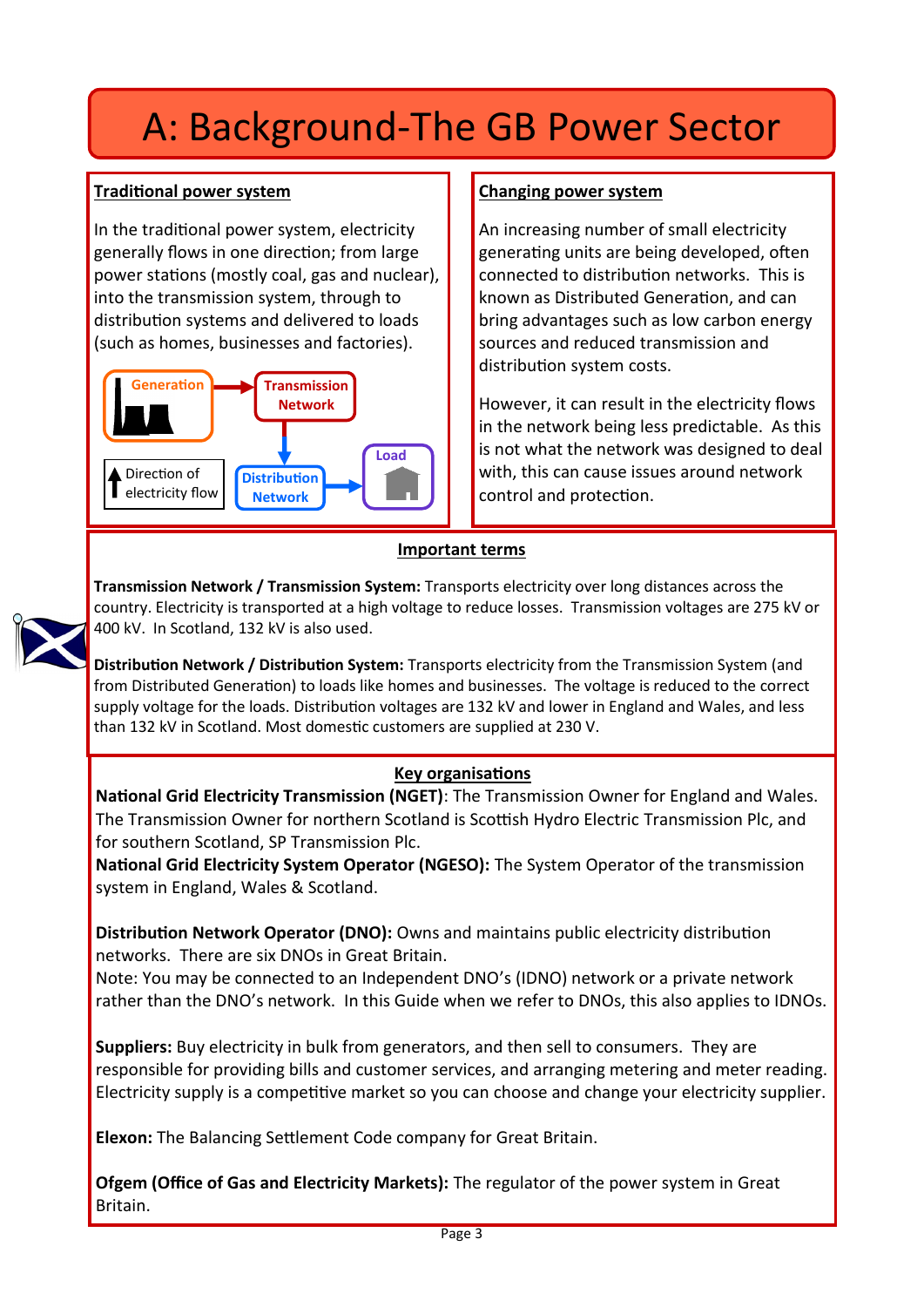## B. The Role of Distributed Generation

### **What is driving Distributed Generation?**

**Environmental concerns**—The increased concern over the damage that Greenhouse Gasses may be doing to our environment. Distributed Generation technologies are often renewable or low carbon means of generating electricity.

**Government policy**—The Department for Business, Energy and Industrial Strategy (BEIS) is developing policy to ensure that in the UK energy supplies are secure, low carbon, and fuelled from a diverse mix of energy supplies. This includes supporting Distributed Generation

**Security of Supply**—The need for secure and reliable sources of energy, both now and into the future.

### **Technological innovation**

Technology is developing all the time, and there are more generating technologies and network techniques available now than there were when the national grid was being developed.

To incentivise innovation in energy networks, Ofgem runs two mechanisms: the **Network Innovation Allowance** (NIA, an allowance awarded to each network company) and **Network Innovation Competitions** (NIC, where network companies bid competitively to fund larger projects).

For more information, and details about individual projects, refer to the Smarter Networks Portal, hosted by the Energy Networks Association: [www.smarternetworks.org/](http://www.smarternetworks.org/)

### **Benefits of Distributed Generation**

The benefits that increased Distributed Generation has on the UK and its electricity system include:

- **Increased energy mix** —often lower carbon; and
- If Distributed Generation is connected close to the point of use:
	- − **Reduced need for network infrastructure;**
	- − **Reduction in transmission and distribution losses.**

The commercial benefits to having Distributed Generation include:

- **Lower electricity bills**—through using your own energy onsite instead of importing from the grid;
- **Selling energy** that you generate, and gaining from **incentives** like FITs and CFDs; and
- **Participation in Ancillary Services**—Larger units (more than around 3 MW) may be able to participate.

### **Impacts of Distributed Generation**

As well as introducing benefits, the increased penetration of Distributed Generation in UK distribution networks also poses challenges, including:

- **Thermal ratings** being exceeded;
- **System voltage** rising beyond the acceptable limits;
- **Reverse power flows**, i.e. power flows in the opposite direction to which the system has been designed;
- **Fault level** rising above the rating of equipment; and
- **Power quality** being affected, e.g. flicker, voltage unbalance or harmonics.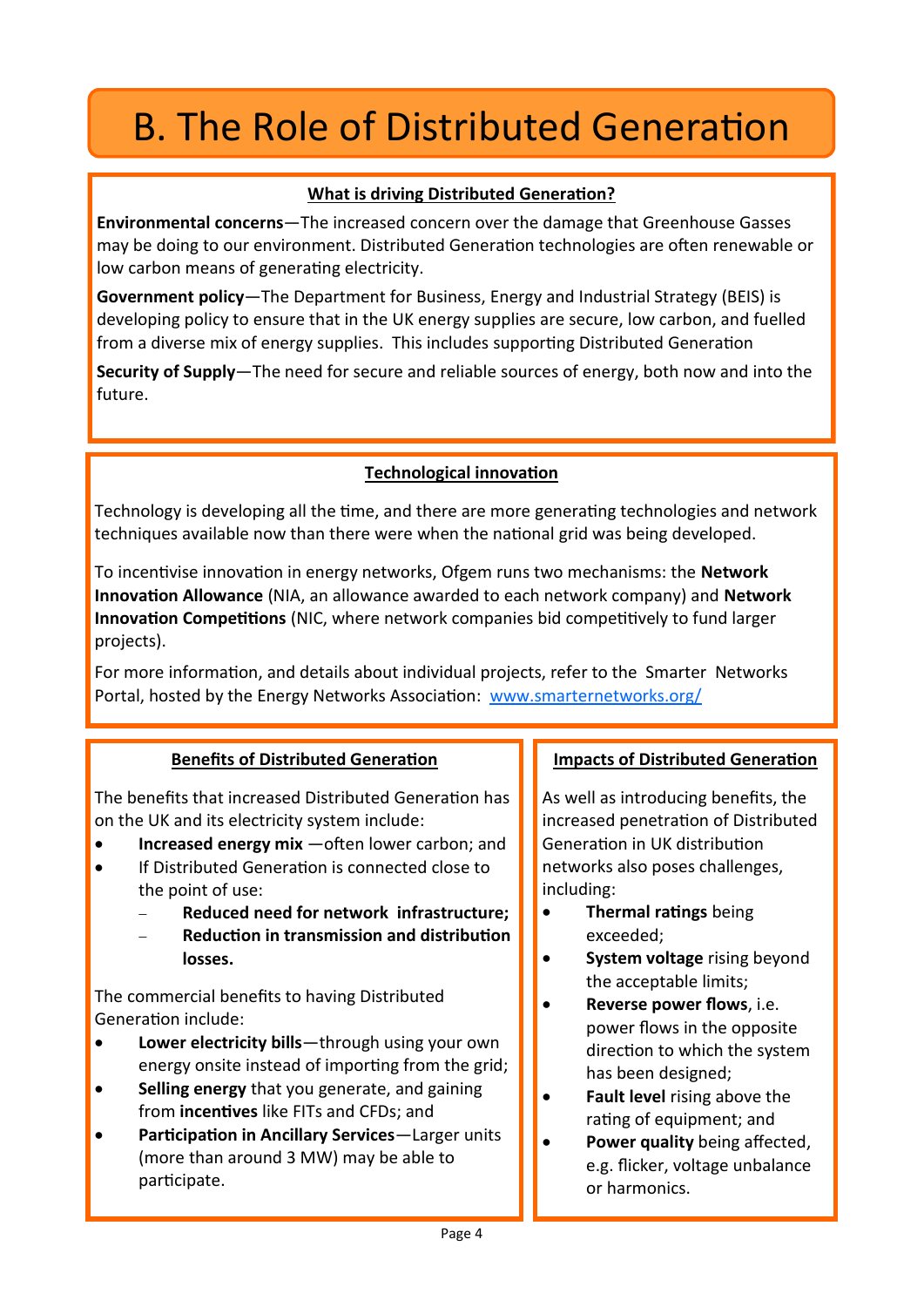Below is a summary of the major tasks of the connection process. These tasks are described in more depth in this section of the guide.



### **1. Project Planning Phase: Useful Documents**

Consult useful documents and information, including:

- The DNO's Long Term Development Statement (LTDS) - available on their websites.
- National Grid Electricity Transmission's ten year statement
- Supporting information provided by your DNO

### **2. Information Phase**

A connection is often made up of two types of work:

- **Non-Contestable**—The DNO must complete this work as it covers work on existing network equipment owned by the DNO.
- **Contestable**—Either your DNO or an Independent Connections Provider (ICP) can complete this work. This often includes work on new infrastructure.

Using an ICP to install the contestable work allows the work to be competitively bid for, and so it could bring some cost advantages.

At the same time, any design and installation work that an ICP does will need to be approved by the DNO, as it is likely that the DNO will take over ownership of the infrastructure after construction. This brings about additional costs which will need to be accounted for when making this decision.

You may wish to invite quotations from a number of ICPs, as well as the DNO for comparison.

The National Electricity Registration Scheme (NERS) assesses ICPs and accredits them for various items of contestable work. DNOs stipulate that all or most items of Contestable work need to be carried out by accredited ICPs. A list of accredited ICPs can be found on the Lloyds

### **General Tip: Communication with the DNO**

**Communication with the DNO** from an early stage and throughout the project means you can discuss potential issues early, and allows you to plan your project effectively. You can also request additional information like budget estimates and feasibility studies, though some DNOs will charge for this.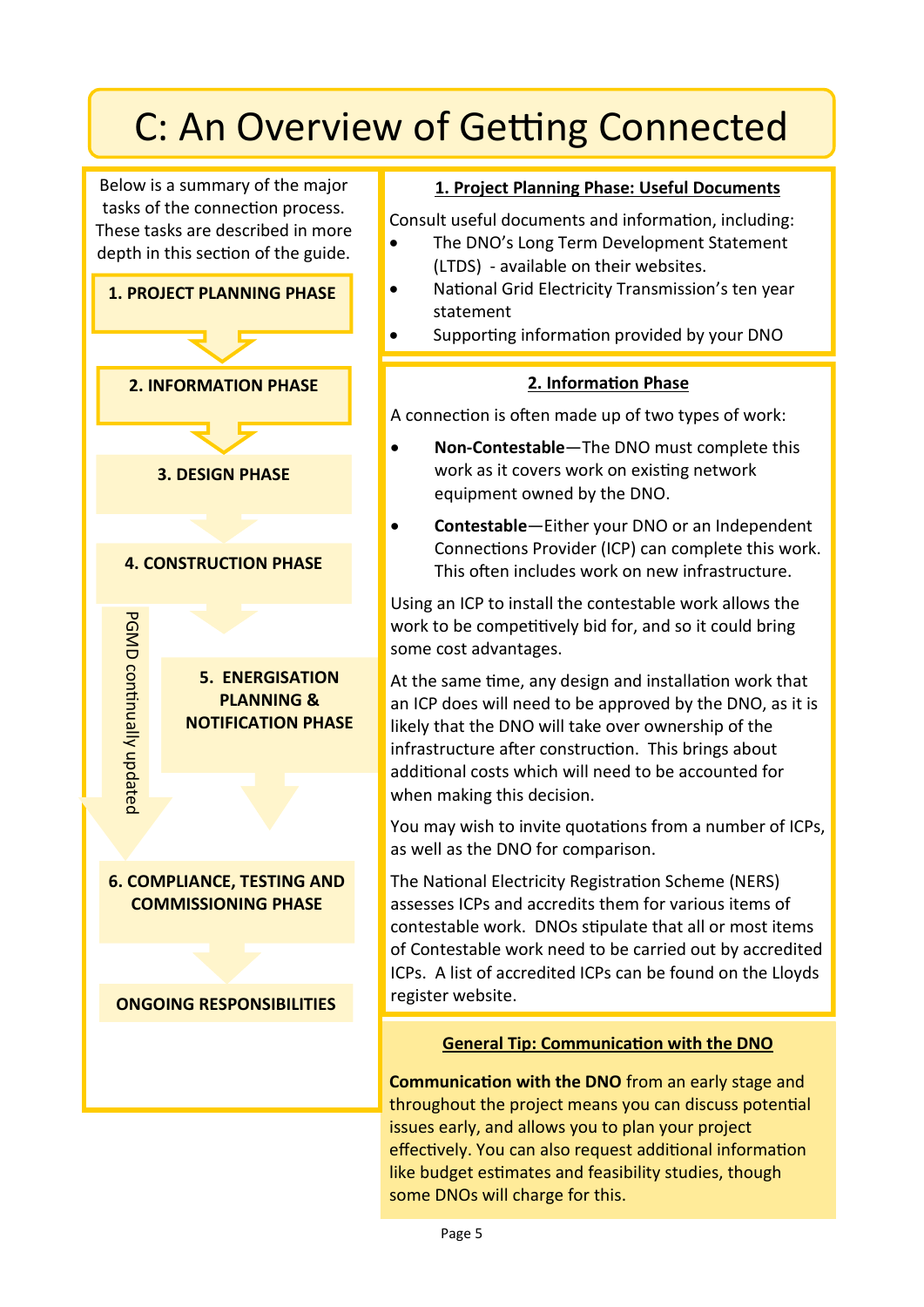Below is a summary of the major tasks of the connection process. These tasks are described in more depth in this section of the guide.



### **3. Design Phase**

### **Formal Connection Application**

A standard application form is used by all DNOs and the DNO will tell you what supporting information they need. An online application process may be available on your DNO's website. The more information you can provide on your form, the more accurate the connection quote will be.

If you contract an ICP at this stage, they will generally submit the forms and liaise with the DNO. However, you will need to have a relationship with the DNO as well, and some agreements may still be held directly between you and the DNO.

If the DNO is doing all the work, then the connection application will be submitted by you or your installer. The DNO's licence requires them to produce a connection offer **within 3 months** of them receiving all the required information.

### **Connection Offer**

You, or an ICP acting on your behalf, will receive a Connection Offer from the DNO. This contains the **technical and commercial terms** under which the DNO will do the Non-contestable work and, if applicable, the Contestable work.

In some cases, a Connection Offer may be restricted by conditions such as a maximum export, or constraining output under certain network conditions.

The Connection Offer must be **reviewed carefully**—you can hire an independent consultant to help you, and you can discuss with the DNO before you reach a formal agreement.

Connection Offers are **time limited**, normally within 30 to 90 days. Your DNO will inform you how long the offer is valid for. If a Connection Offer is expired, there is no guarantee that the same offer will be made again. Connection Offers may also be withdrawn if the DNO feels that your plant is not being progressed at a reasonable rate. This may be measured by progress against 'milestones' set out in your Connection Offer.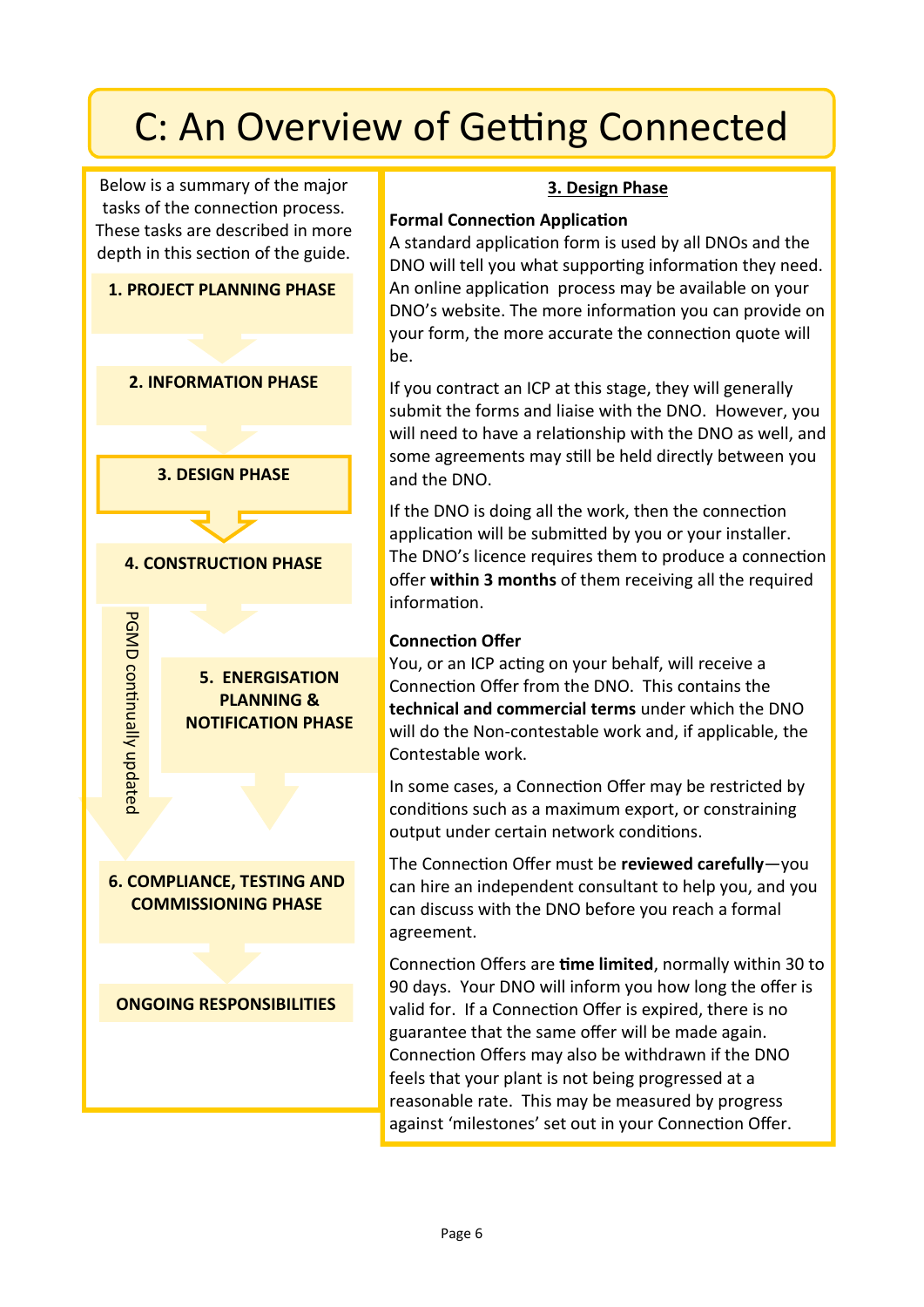Below is a summary of the major tasks of the connection process. These tasks are described in more depth in this section of the guide.



### **4. Construction Phase**

Your DNO and/or ICP **constructs** your connection. You may also be installing your generation equipment. Agreements are discussed in Section G of this Guide.

You must submit a draft Power Generating Module Document (PGMD) to the DNO at least 28 days before you want to synchronise your Power Generating Module for the first time. A PGMD is a document that you submit to the DNO to confirm that your Power Generating Module(s) comply with EREC G99. It includes a checklist of criteria to meet, and a pointer to other documents that demonstrate compliance (e.g. reports of simulation studies, results of type testing, manufacturers' information, site tests). If you are connecting an Embedded Medium Power Station (ie your Power Generating Facility has a registered capacity of 50 MW or more in England and Wales) and you are not party to the CUSC (Connection and Use of System Code), in addition to the PGMD you will also have to comply with a number of Grid Code requirements.

### **5. Energisation Planning & Notification Phase (Type D only)**

Agree site energisation data and DNO energises site (if applicable). If you are installing a Type D Power Generating Module there are additional notifications you need to obtain. Before energising your internal network for the first time, you need an Energisation Operational Notification (EON). When you want to synchronise your Power Generating Module for the first time you need to obtain an Interim Operational Notification (ION). The ION may impose limitations on the maximum allowed output of your plant.

### **Energy Storage**

DNOs treat storage as demand when its importing from the distribution network and generation when its exporting to the distribution network, and it needs to meet relevant connection requirements (EREC G98 or G99). If you are planning to connected storage at 11kV or above you need to complete a Further Information Request, available on the ENA [website.](http://www.energynetworks.org/electricity/futures/energy-storage/energy-storage-overview.html)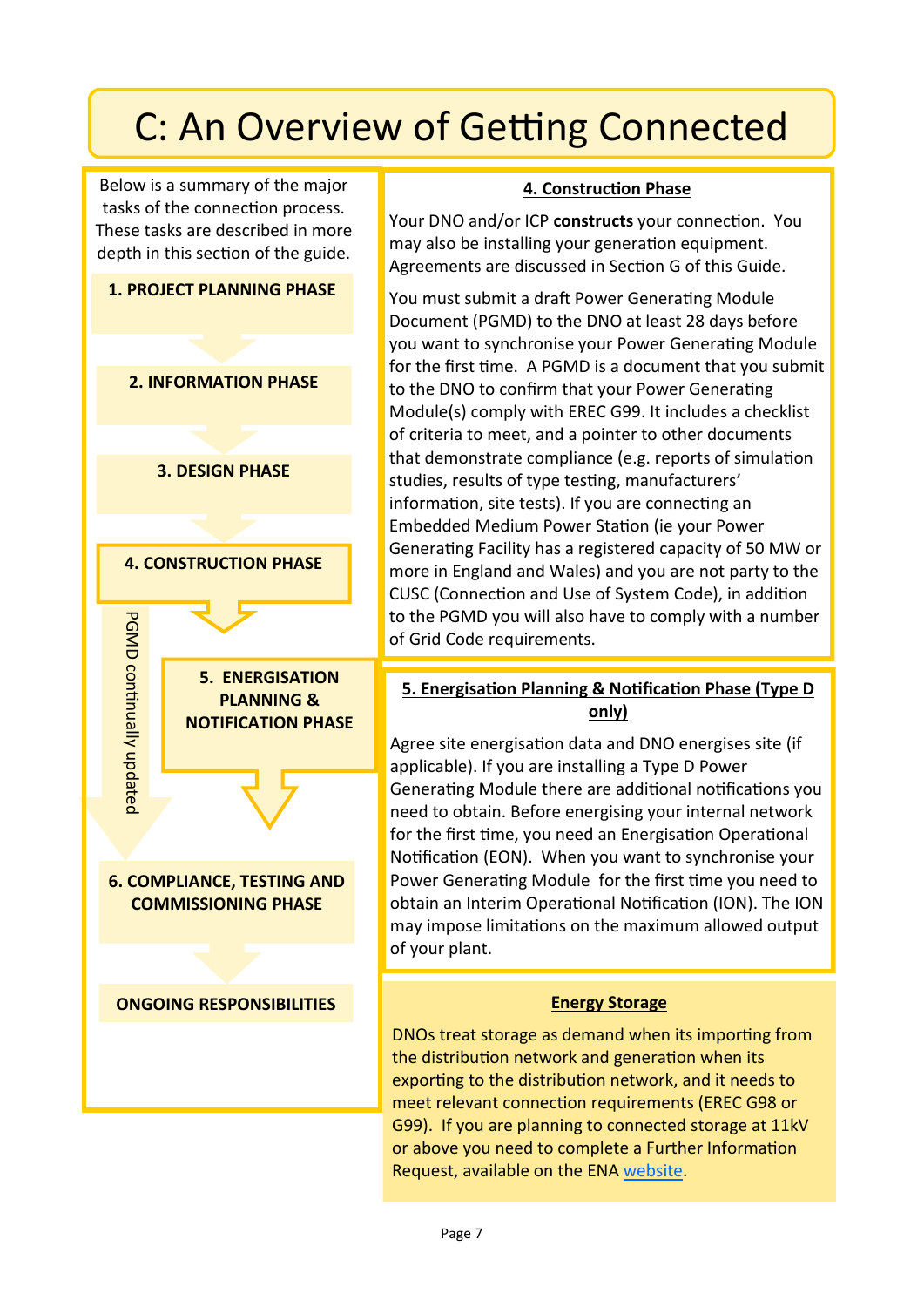Below is a summary of the major tasks of the connection process. These tasks are described in more depth in this section of the guide.



### **6. Compliance, Testing and Commissioning Phase**

The requirements and tests for the **commissioning** of your generating equipment are set out in EREC G99 (Sections 15-19). You need to provide the DNO with detailed information about testing and commissioning at least 28 days before the proposed commissioning date. The DNO will inform you if they wish to witness your commissioning.

You need to record the results of the tests in the Installation and Commissioning Confirmation Form ([Form](https://www.energynetworks.org/assets/images/Resource%20library/ENA_EREC_G99_Issue_1_Amendment_8_(2021)0.1.pdf)  [B3\)](https://www.energynetworks.org/assets/images/Resource%20library/ENA_EREC_G99_Issue_1_Amendment_8_(2021)0.1.pdf) for Type B Power Generating Modules and [Form C3](https://www.energynetworks.org/assets/images/Resource%20library/ENA_EREC_G99_Issue_1_Amendment_8_(2021)0.1.pdf) for Types C and D Power Generating Modules). If you are not using Type Tested interface protection and / or you are demonstrating compliance with any other requirements on site you also need to record the results of the tests in the Site Compliance and Commissioning test requirements [\(Form B2](https://www.energynetworks.org/assets/images/Resource%20library/ENA_EREC_G99_Issue_1_Amendment_8_(2021)0.1.pdf)-2) for Type B Power Generating Modules and [Form C2](https://www.energynetworks.org/assets/images/Resource%20library/ENA_EREC_G99_Issue_1_Amendment_8_(2021)0.1.pdf)-2 for Types C and D Power Generating Modules).

You also need to submit final data required in the PGMD and Standard Application Form. When the DNO is satisfied that you have demonstrated compliance with EREC G99 they will issue you with a Final Operational Notification (FON). This will form part of your Connection Agreement.

### **Ongoing Responsibilities**

Ongoing commitments are outside of the scope of this Guide, but you should be aware of them. They include:

- maintenance of the equipment;
- informing your DNO if you remove or replace part of your Power Generating Module;
- informing the DNO if something happens that affects the compliance of your Power Generating Module with EREC G99; and
- periodic testing specified by the DNO.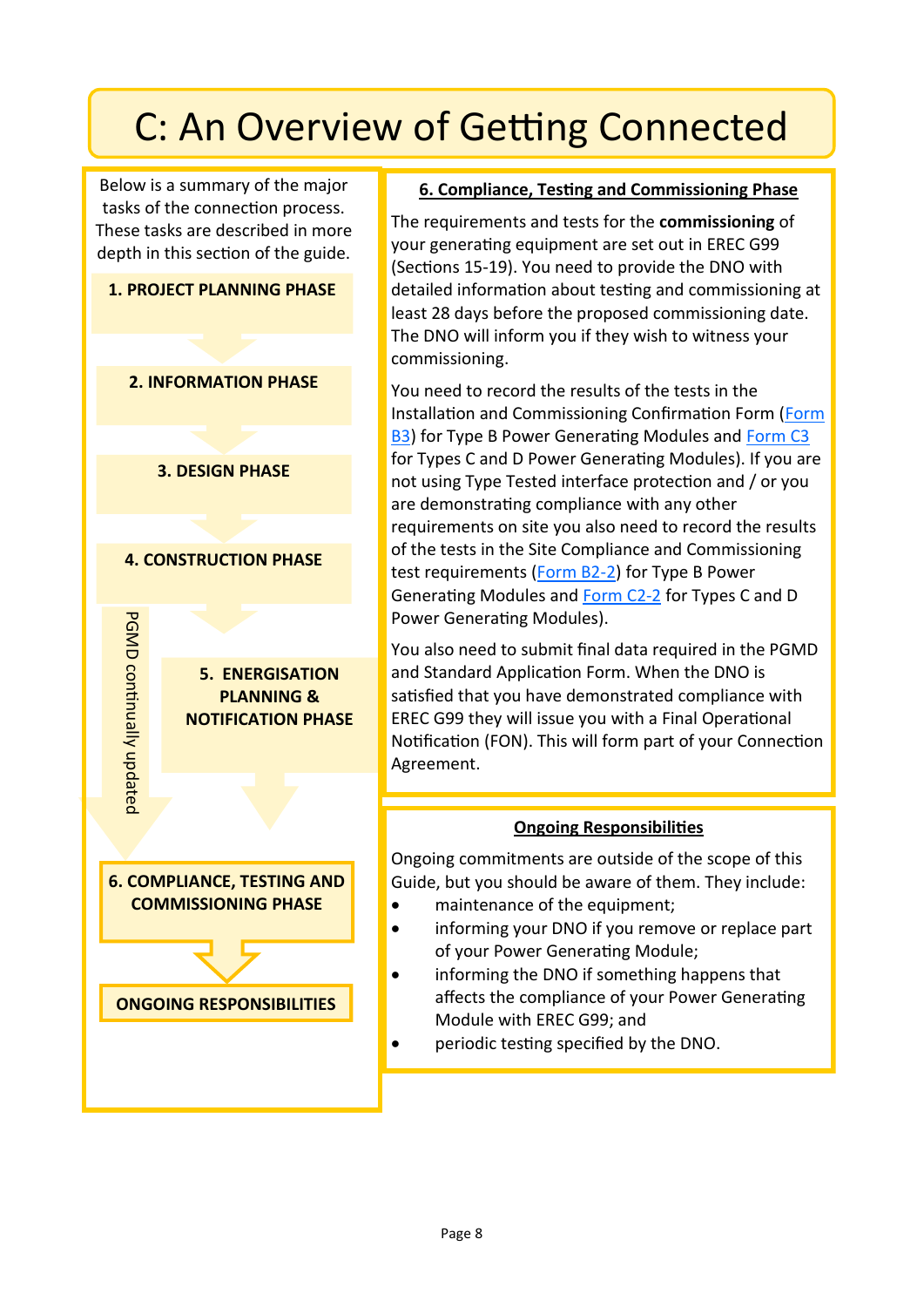## C: An Overview of Getting Connected Medium and Large Power Stations

#### Larger Power Stations

If your project is a medium or large power station (as defined by the Distribution Code and Grid Code, see table opposite), then there are some additional complexities that you should be aware of.

|                                                                               | Power station size based on<br><b>Registered Capacity</b> |                       |
|-------------------------------------------------------------------------------|-----------------------------------------------------------|-----------------------|
|                                                                               | <b>Medium</b>                                             | Large                 |
| <b>National Grid (England and Wales)</b>                                      | 50 to 100 MW                                              | $100$ MW and<br>above |
| <b>SP Transmission Plc (southern</b><br>Scotland)                             |                                                           | 30 MW and<br>above    |
| <b>Scottish Hydro Electric Transmission</b><br><b>Plc</b> (northern Scotland) |                                                           | 10 MW and<br>above    |



Currently all generation with an export capacity of greater than 100 MW requires a Generation Licence. Generation between 50 MW and 100 MW capacity may be given an exemption from this requirement by the Secretary of State for Energy and Climate Change. For more information, see the UK government document: [Statutory Instrument 2001 No. 3270, The](http://www.legislation.gov.uk/uksi/2001/3270/contents/made)  [Electricity \(Class Exemptions from the Requirement for a Licence\) Order 2001.](http://www.legislation.gov.uk/uksi/2001/3270/contents/made) 

There are a number of conditions in a Generation Licence, including:

- compliance with the **Distribution Code**, and parts of the **Grid Code** that apply to you; and
- compliance with the **Balancing and Settlement Code (BSC)** and becoming a party to the Balancing and Settlement Code Framework Agreement.

To apply for a Generation Licence, you should look up the UK government document: [Statutory](http://www.legislation.gov.uk/uksi/2008/2376/contents/made)  [Instrument 2008 No. 2376, The Electricity \(Applications for Licences, Modifications of an Area](http://www.legislation.gov.uk/uksi/2008/2376/contents/made)  [and Extensions and Restrictions of Licences\) Regulations 2008.](http://www.legislation.gov.uk/uksi/2008/2376/contents/made) This contains detailed information about how to make the application, including information about the costs of a Generation Licence.

### National Grid Interfaces

If your Distributed Generation project is classed as a large power station, you will need to enter into an agreement with National Grid (NG). These could be:

- **Bilateral Embedded Generation Agreement (BEGA)**  This gives you the right to export onto the transmission network and to operate in the energy balancing market. If your generating units have a capacity of more than 100 MW you must enter into a BEGA. Developers of smaller stations have the option to enter into a BEGA if they wish to take part in the wholesale electricity market;
- **Bilateral Embedded Licence Exemptible Large Power Station Agreement (BELLA)**  This applies to the Scottish large power stations which do not need to hold a generation licence because they are below the 100 MW threshold. Scottish generators of this size can choose to enter into a BEGA or a BELLA. A BELLA allows you to export onto the transmission network, but you cannot take part in the energy balancing market.

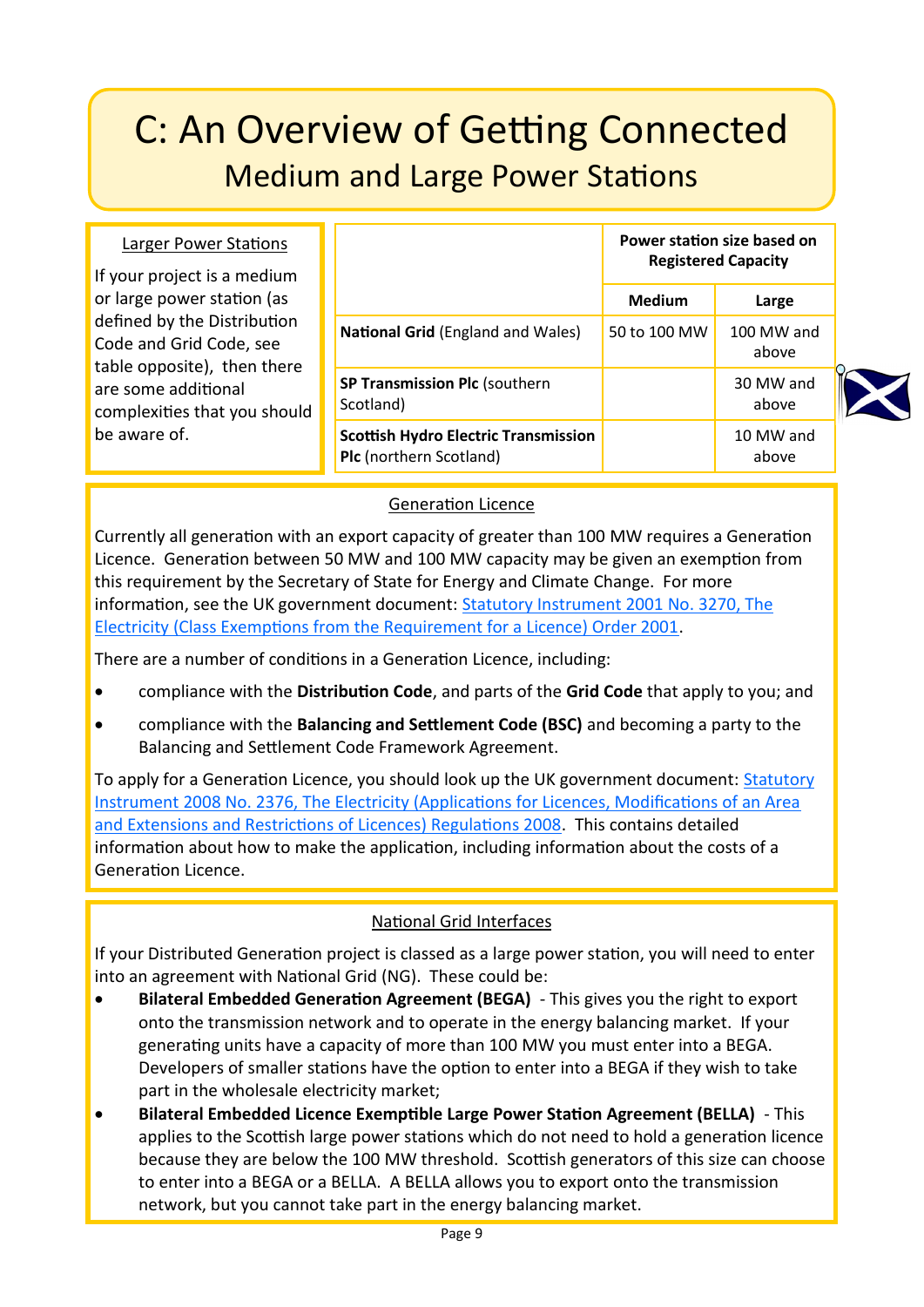EREC G99 was introduced in May 2018. It is based on EREC G59, which was revised to take account of a European Network Code called Requirement for Generators. Generation connecting to the distribution network must connect under EREC G98 or G99.

### **Types of Power Generating Module**

Power Generating Modules are classified in EREC G99 as Power Park Modules (PPM) or Synchronous Power Generating Modules (SPGM) - see glossary.

In terms of classifying your Power Generating Module as Type A to D – for a Power Park Module, this is based on the total capacity of all non-synchronous generating units in the Power Generating Facility (all behind a single Connection Point). For Synchronous Power Generating Modules, this is based on the capacity of each Synchronous Power Generating Module, even if there are multiple modules in a Power Generating Facility.

For further information on this and for examples, refer to the full Guide for Type A Power Generating Modules and/or EREC G99.

### **Vehicle to Grid**

Vehicle to Grid (V2G) is in its infancy and trials are being undertaken to further understand and demonstrate its benefits. For V2G the electric vehicle will be considered as both a demand and a generator by DNOs. The application you need to submit will depend on the power export capacity of the V2G unit and what generation or storage devices are already connected at the designated charging point. It is likely that V2G will be > 16 A/phase and therefore G98 is not applicable and G99 should be used. The current situation is that installers follow one of two generation application processes and sets of forms, which are as follows below:

- Where the total of all generation, fixed storage and the power export capacity of the V2G is < 50 kW 3-phase or 17 kW single-phase, the G99 Simplified Application Form A1-1 can be used.
- Where the total of all generation, fixed storage and the power export capacity of the V2G is > 50 kW 3-phase, the connection application should be made using the Standard Application Form.

In addition, your installer should complete forms associated with a standard Electric Vehicle (EV) charge point, such as the ENA EV installation form ("Application Form for the Installation of Low Carbon Technologies"). The DNO may request further information, such as a photograph of your electric meter and consumer unit. The ENA Low Carbon Technology Working Group has been looking at ways to simplify the connection application process and associated forms for V2G applications, including considering a single process that combines the aspects of EV as demand and generation. This is now available and an updated version was published on the 7th July 21. The form is available at the [ENA website](https://www.energynetworks.org/operating-the-networks/connecting-to-the-networks) under the heading "Connecting electric vehicles (EVs) and heat pumps".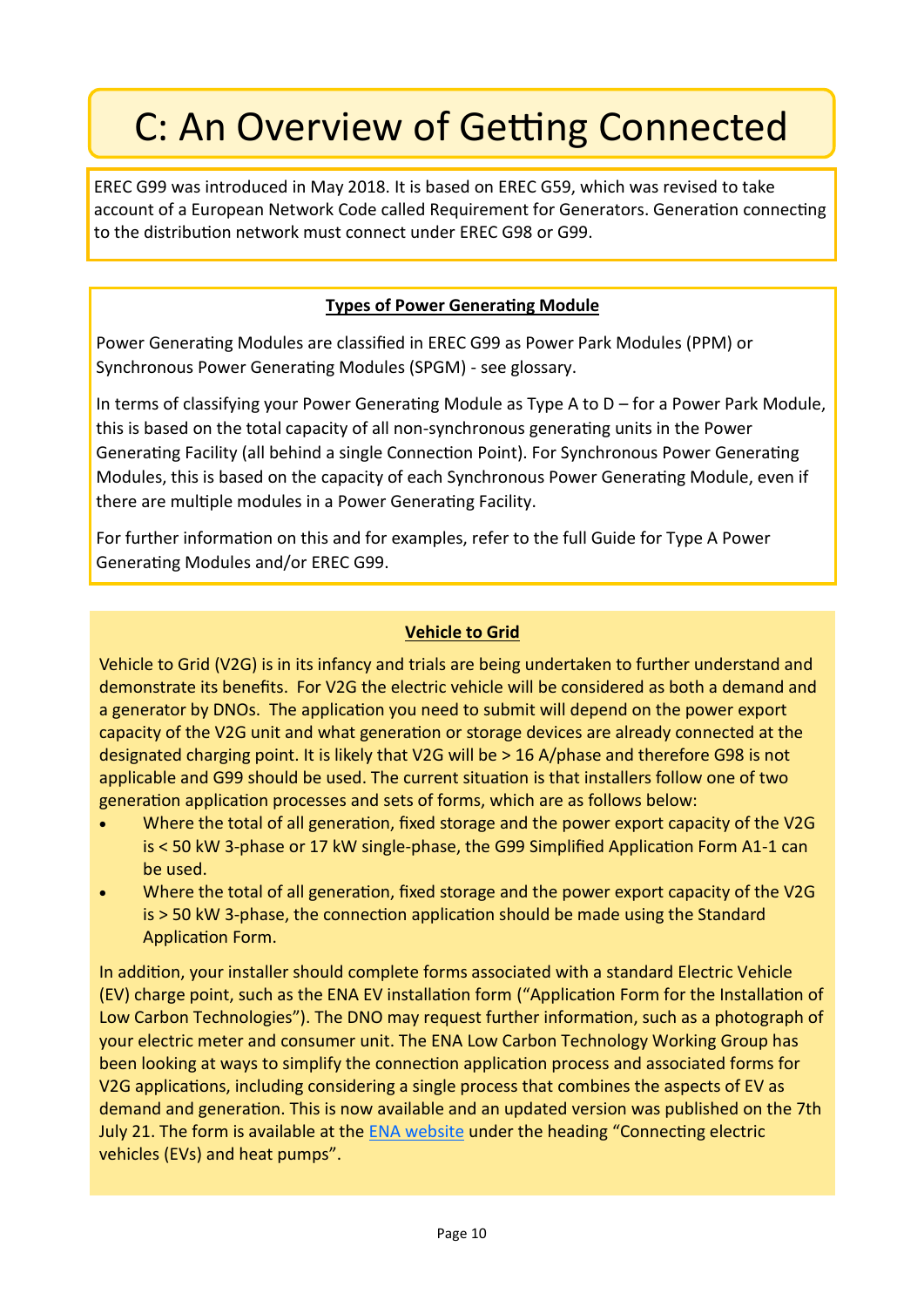### **Health and Safety Considerations**

Some of the safety requirements for Distributed Generation connections are set out in EREC G99, which reflects Regulations and Acts such as the Electricity Safety, Quality and Continuity Regulations (ESQCR) 2002, and also the relevant British Standards.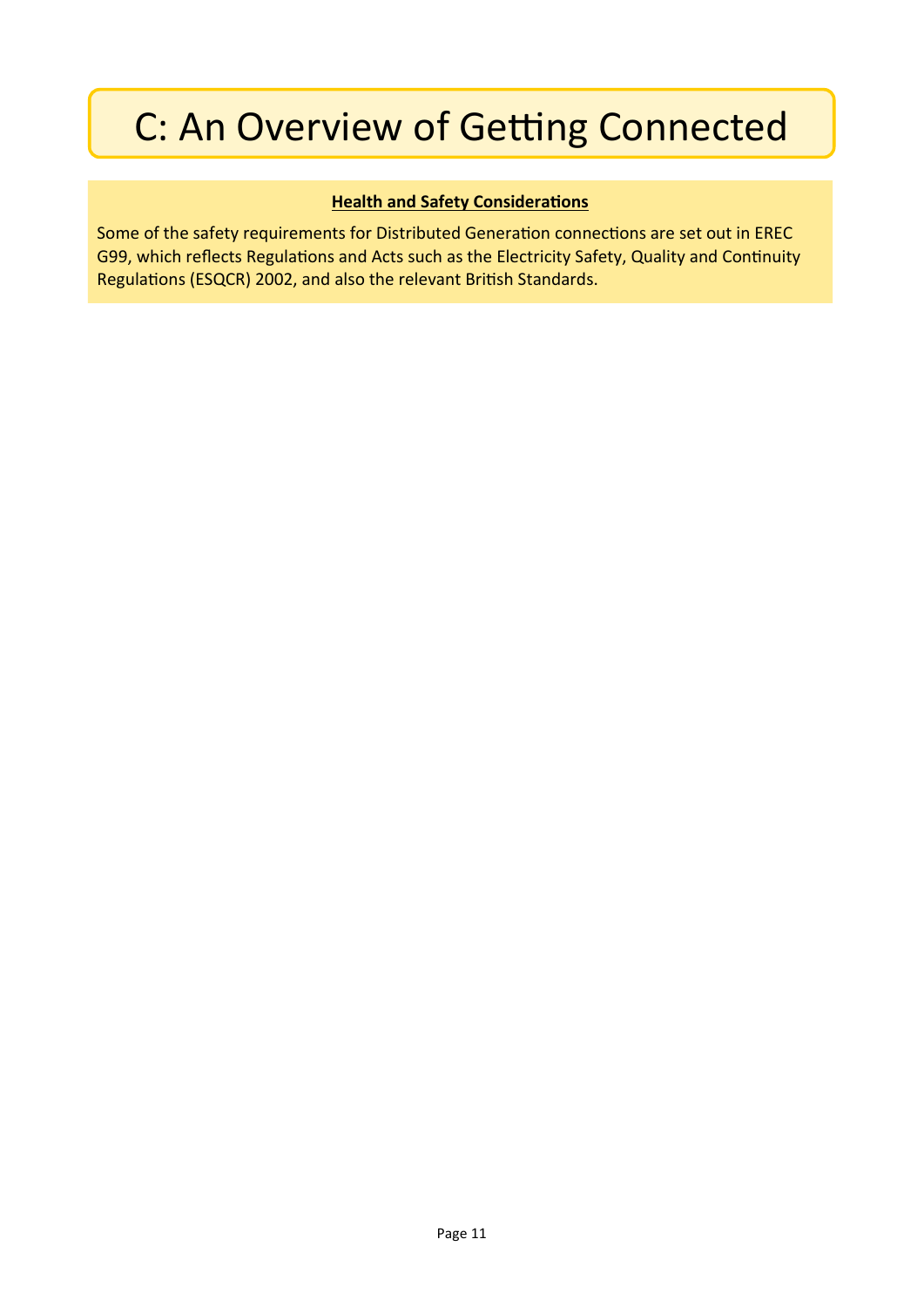## D: The Connection Application Timeline

The timeline below is an **indicative** guide as to how long it might take you to have a Connection Offer agreed with your DNO. The times shown in the timeline could vary depending on, for example:

- How **complex** your connection is, and any technical or planning issues that the DNO identifies;
- How quickly you do the background work. It is possible to combine some of the stages of activity, e.g. you begin compiling the information to support your connection application whilst in the early stages of discussions with the DNO; and
- If your generation project might have an impact on the **transmission network**, the timescale could be **significantly extended**, due to the need for NGESO to carry out a Statement of Works process. You should discuss the likelihood of a Statement of Works being required with your DNO at an early stage.

Sometimes the DNO may be considering your Connection Application alongside others which would have an impact on the same part of the distribution network. In this case all the relevant applications are referred to as "interactive", and connection applications are considered on a 'first come-first served' basis. Your DNO will tell you if your application is interactive.

**bo** 

| Month 1        | <b>Project Planning Phase:</b> Consult the published information to<br>identify the connection opportunities                                                                                                                                                                     |                                  | Planning         |
|----------------|----------------------------------------------------------------------------------------------------------------------------------------------------------------------------------------------------------------------------------------------------------------------------------|----------------------------------|------------------|
| Months $2 - 3$ | Hold Preliminary Discussions with the DNO: Hold preliminary<br>discussions with DNO to identify connection options and<br>potential issues                                                                                                                                       |                                  |                  |
| Months 4 - 5   | <b>Request Information about the Network:</b> Submit a request<br>for details of the circuit capacity, flows and loads in the<br>vicinity of your site (This stage is optional)                                                                                                  |                                  | nformation Phase |
| Month 6        | <b>Review this information</b> and consider the size and<br>configuration of your project accordingly<br>Complete and submit the Standard Application Form                                                                                                                       |                                  |                  |
| Month 7        | Months 7 - 9<br>DNO prepares<br>Use of System offer                                                                                                                                                                                                                              | DNO prepares<br>Connection offer |                  |
| Month 10       | <b>Receive a connection offer</b> and review, with external advice/<br>assistance if necessary, noting the elements for Contestable<br>and Non-contestable work. The DNO will charge expenses.                                                                                   |                                  | Phase            |
|                | <b>Months 10-12 Negotiate final connection terms</b> with the DNO, and appoint<br>an Independent Connections Provider if appropriate. You<br>commence discussions with the DNO about a Connection<br>Agreement, to be negotiated whilst the connection is under<br>construction. |                                  | Design           |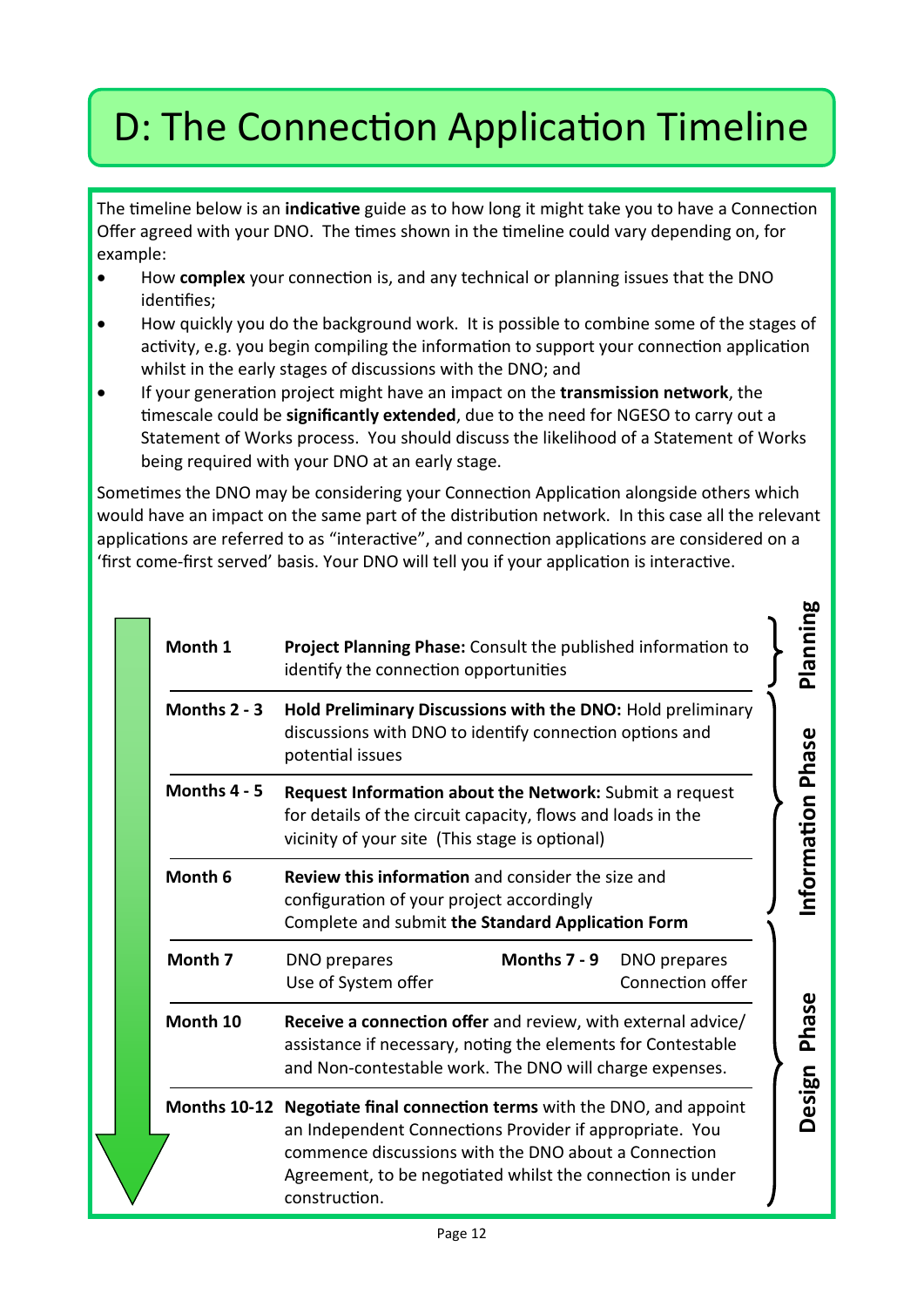## E: Costs and Charges

Costs and charges can be divided into two categories:





DNOs are obliged to publish documents about their charges, which can be found on their websites. These contain the **DNO's charging methodology** (i.e. how they calculate their charges), the **DNO's charging statement** (i.e. what the charges are), and other relevant information for connecting customers.

### **Ongoing Charges**

- **Generation Distribution Use of System (UoS) charges:** Cover the operation and maintenance of the distribution network. They are levied by the DNO to the supplier, so you will not be charged these directly. However, they may appear as an item on your bill.
- **Transmission Network Use of System (TNUoS) charges:** Cover operation and maintenance of the transmission network. These will apply if you hold a generation licence and a BEGA.
- **Top-up and standby charges:** To supplement the output from your generating units to cover your electricity demand on site.
- **Metering charges:** If you have a Half Hourly (HH) meter, it is your responsibility to appoint a Meter Operator to install, maintain and collect data from your meter. If you are exporting, and your capacity is above a certain threshold (currently 30 kW), you must have a HH meter, If you have a Non-Half Hourly (NHH) meter, your supplier is responsible for it.

Details of Meter Operators can be found on the Association of Meter Operators website: [www.meteroperators.org.uk](http://www.meteroperators.org.uk) Changes are underway for UoS charges.

### **Connection charge**

This is a one-off charge made by the DNO to cover the cost of your connection, which may contain charges for:

- **Infrastructure:** new equipment and reinforcement to the existing network necessary to accommodate your generation. You will be charged for:
	- Extension to the network
	- − A **portion** of reinforcement costs
- **Budget Estimates and Feasibility Studies** (optional).
- **Approval of ICP work:** Where work is being undertaken by an ICP, the DNO may charge for design approval, inspection and monitoring of work and witnessing tests.
- **Information provision**: Determining or providing information on point of connection.
- **Statement of Works Process:** This process identifies whether work needs to be carried out on the transmission system as a result of your generation project. You may be charged for the Statement of Works itself, and any transmission system work that the project requires. The process is under review – see the full Guides for more details.
- Others, including: Administration, additional meetings or site visits, provision of Wayleaves, NGESO fees, substation locks and notices.

Note that not all DNOs apply charges for all of these items, and that not all of these items will be relevant for your project. To obtain a more accurate picture of the connection costs for your project, you can get a budget estimate from either the DNO, or from a specialist engineering consultant. You must be aware that this will be an estimate, and my not accurately reflect what you will be charged.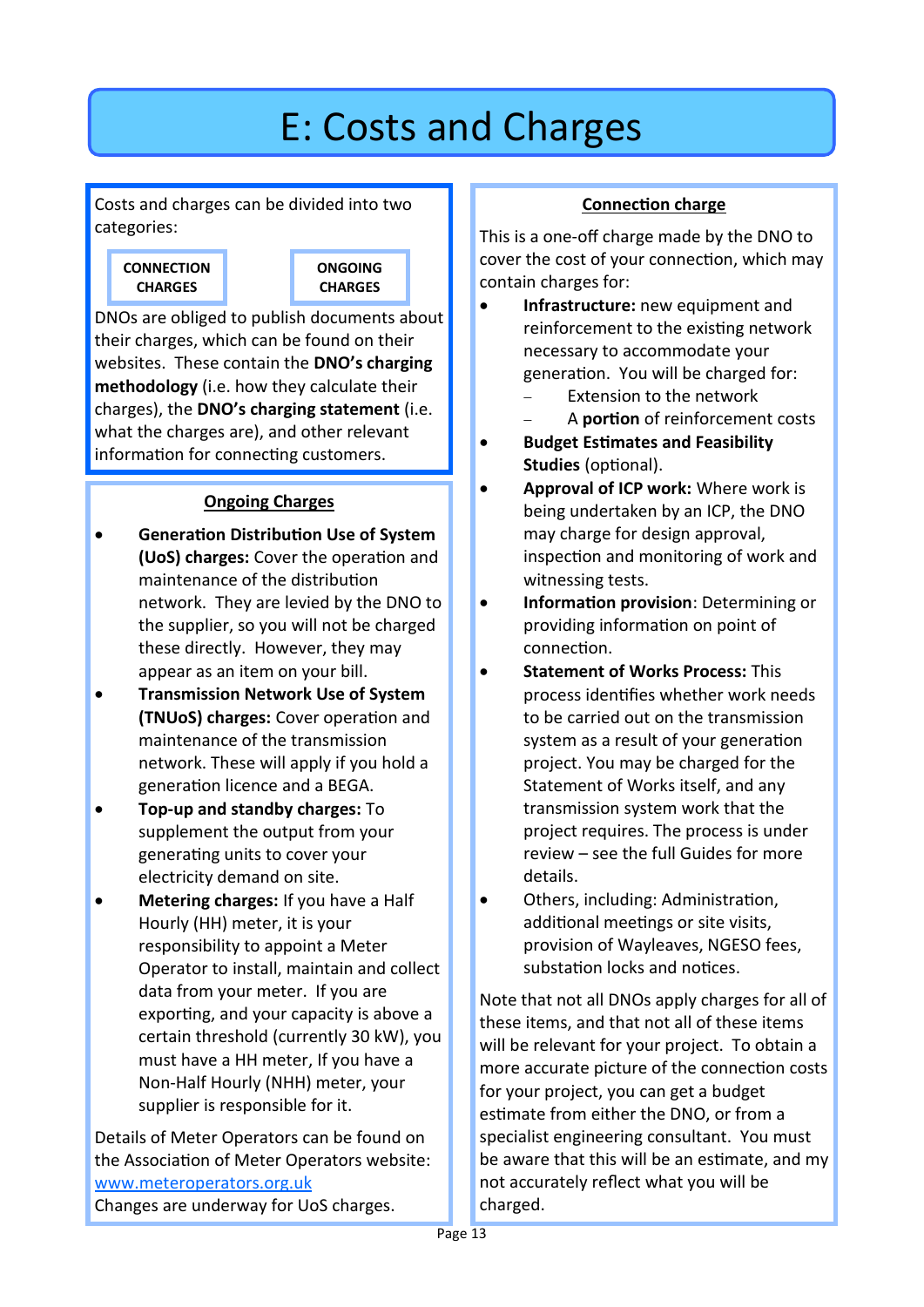## F: Selling Electricity-SEG

**Important Point**: The SEG scheme for generators opened on the 1<sup>st</sup> January 2020. The SEG scheme replaces the Feed-in Tariff (FIT) scheme that closed on the  $31<sup>st</sup>$  March 2019 but works differently to FITs.

There are two sources of financial benefit from FIT payments which are:

- **Generation tariff:** A fixed unit for each unit of electricity generated.
- **Export tariff:** A guaranteed price for each unit of electricity exported to the grid.

The SEG scheme obliges electricity suppliers to offer an export tariff rate to an eligible generating unit.

Generators cannot receive SEG payments as well as FIT payments for exported electricity. However, if the generator continues to receive FIT generation payments and opts out of receiving FIT export payments then they are eligible to receive SEG export tariff payments.

### **Smart Export Guarantees (SEGs)**

SEGs are a financial incentive to support distributed renewable energy generation **up to 5 MW**. SEGs are available for the following generation technologies:

- Anaerobic digestion (AD)
- Solar PV
- Wind
- 

• CHP and Micro-CHP\*

- 
- 
- 
- Hydro

\*Up to 30,000 domestic Combined Heat and Power (CHP) units are supported through FITs under a Micro-CHP pilot scheme. These units must be have a capacity of no greater than 2 kW each.

There are financial benefits for Generation projects that use the old FIT and new SEG scheme.

### **Generation and Export tariff (FITs):**

Installations which receive payments under the FIT scheme will continue to receive the same generation and export tariffs that were current at the time of installation The last export tariff under the FIT scheme, before the scheme closed on the 31st March 2019, was fixed at 5.24p/kWh. This differs from the export tariff rate offered through the SEG scheme, which depends on the electricity supplier you choose to contract with.

### **SEG Export Tariff**

The SEG scheme is an export tariff, which is a guaranteed price for each unit of electricity exported to the grid. It is an obligation for licensed energy suppliers to offer eligible generation projects an export tariff rate. The electricity suppliers decide the SEG export tariff details i.e. the rate and the length of the contract. However, although wholesale electricity prices can fall below zero due to changes in demand, electricity suppliers must always offer a tariff which is greater than zero.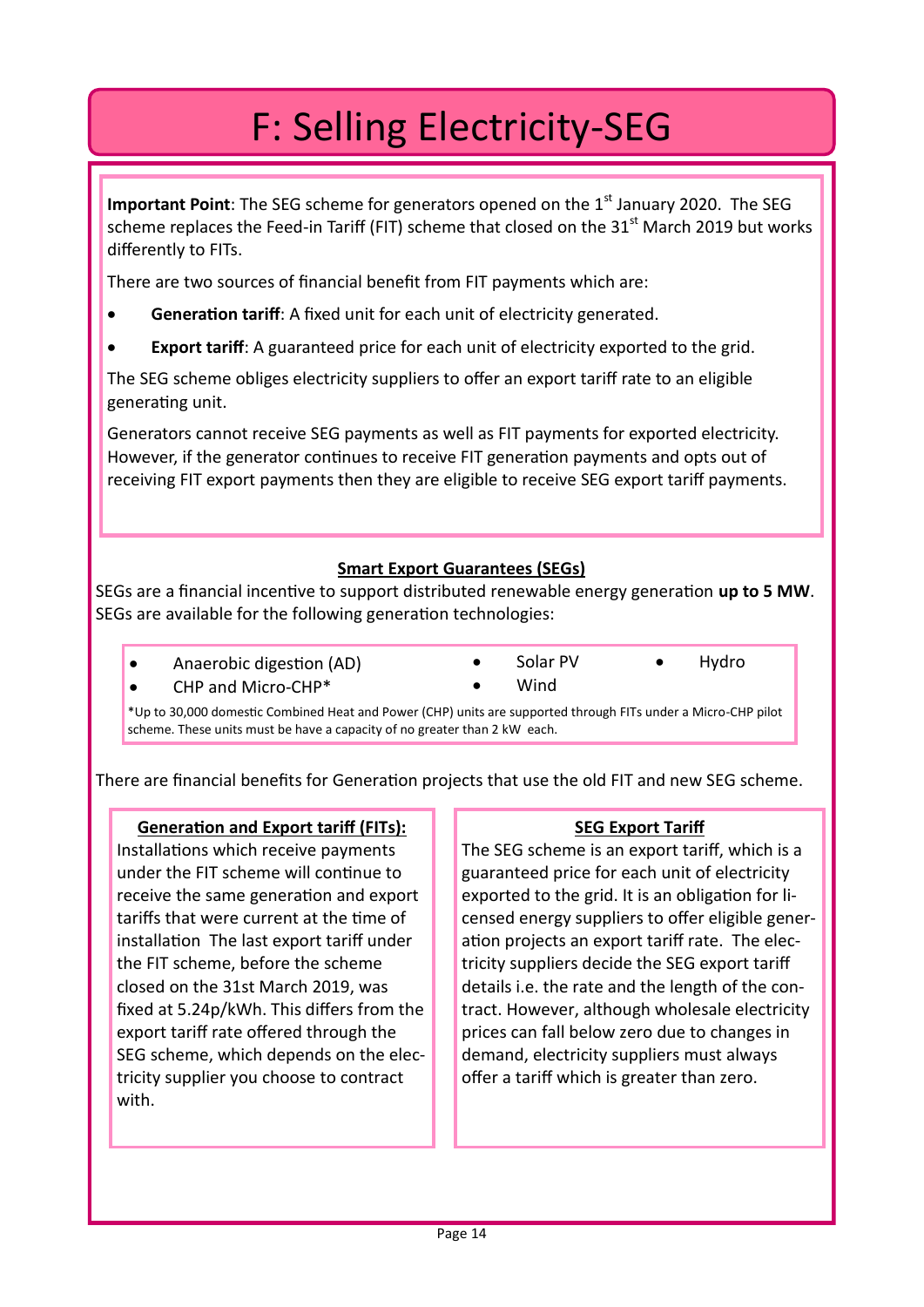## G. Technical and Commercial Interfaces

### **CONTRACTS AND AGREEMENTS**

**Connection Agreement:** Covers the conditions under which your equipment is entitled to be physically connected to the DNO's network and remain connected and energised during normal operation of the network. A first draft will probably be prepared by the DNO for discussion, agreement and signature. DNOs discuss the Connection Agreement in their Connection Charging Methodology, available on their website.

**Adoption Agreement:** If you use an ICP to construct the Contestable work for your connection, an Adoption Agreement will be needed. This will cover the arrangements for the DNO to take over responsibility for the infrastructure installed by the ICP. The Agreement is held between the DNO and either you or your ICP, depending on your circumstances. DNOs discuss the Adoption Agreement in their Connection Charging Methodology, which are available online.

#### **Other Agreements:**

- **Terms for 'Use of System'** are either covered by:
	- i. The agreement you will have with your supplier, who is a party to the DCUSA. This is the most likely option.
	- ii. Entering into a 'Distribution Connection and Use of System Agreement' (DCUSA). See the DCUSA website: [www.dcusa.co.uk](http://www.dcusa.co.uk/SitePages/Home.aspx)
- **Agreements with NGESO**, for large power stations. This will be either a Bilateral Embedded Generation Agreement (BEGA) or a Bilateral Embedded Licence Exemptible Large Power Station Agreement (BELLA) (this is explained further in Section C: An Overview of Getting Connected)
- **An agreement for electricity supply** with a supplier
- **A Power Purchase Agreement** or an **agreement with your supplier** for selling your exported electricity
- **Metering Agreements**

### **OPERATIONAL ISSUES**

Once your Power Generating Modules have been connected, you still have some ongoing responsibilities around running your generating equipment. For example, you may need to provide the DNO with forecasts of your generation output, or exchange information with them if an unusual event occurs. These are outlined in a section of the Distribution Code called the Distribution Operation Code (DOC).

The DNO may apply conditions to your connection, such as limiting generation export under certain network conditions. If your DNO does apply such conditions, this will be detailed in your Connection Agreement. You may be offered such a connection if the network reinforcement required to fully accommodate your generation scheme is not feasible, or is very expensive.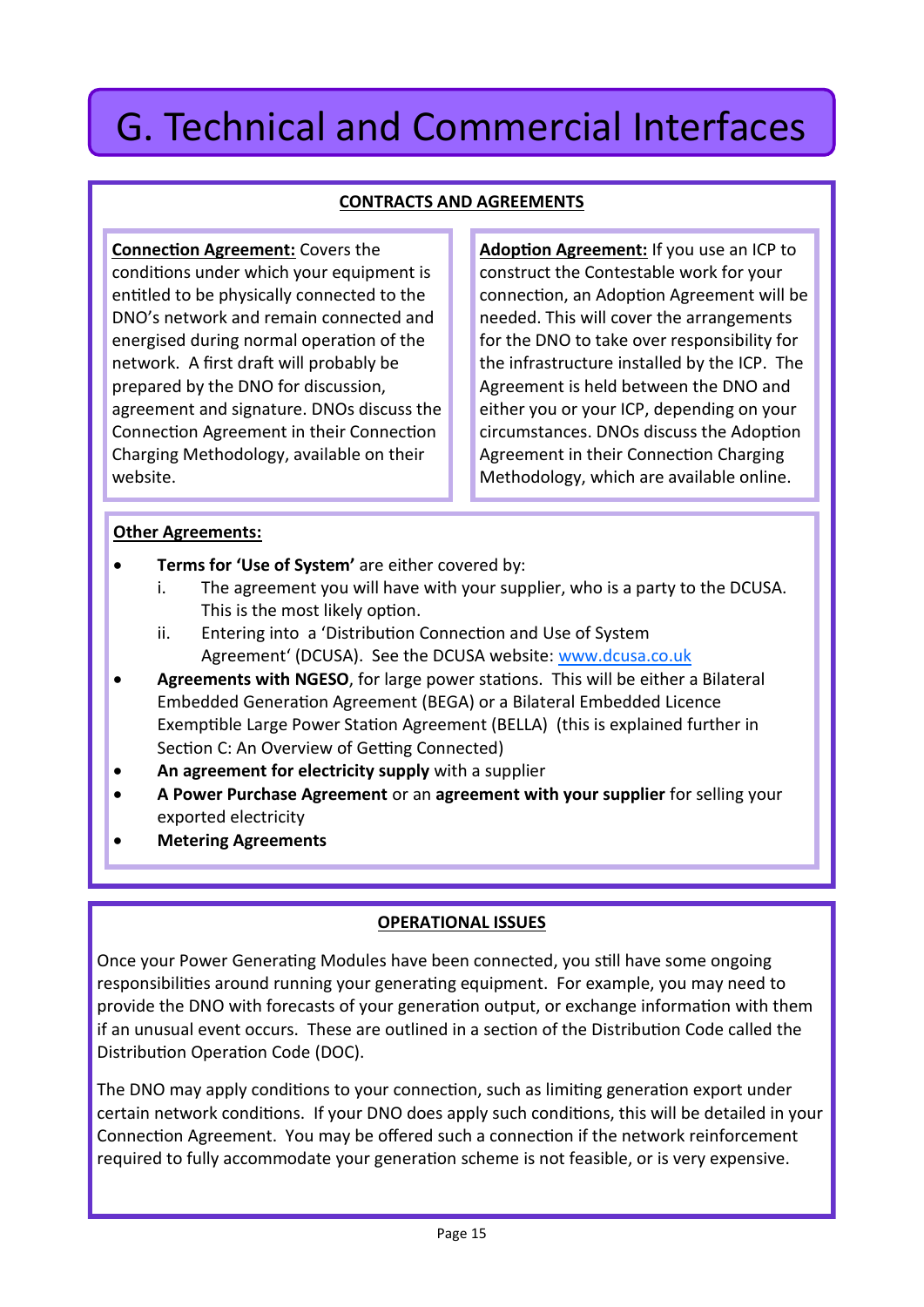### Where to Find More Information

#### **Relevant Organisations:**

**Energy Networks Association** —the industry body for UK energy transmission and distribution licence holders and operators: [www.energynetworks.org](http://www.energynetworks.org/)

**Ofgem** is a good source of up to date information about **Smart Export Guarantee** — [Ofgem SEG](https://www.ofgem.gov.uk/environmental-and-social-schemes/smart-export-guarantee-seg/generators)

Note that your electricity supplier is your point of contact for the SEG scheme.

**National Grid Electricity Transmission (NGET)—**The Transmission System Owner in England and Wales: [www.nationalgrid.com/uk/Electricity/](https://www.nationalgrid.com/uk/electricity-transmission/)

Has a lot of useful information available, including the National Grid Electricity Transmission Ten Year Statement and more information about connection and agreements

**National Grid Electricity System Operator (NGESO) -** The System Operator in England, Wales and Scotland: <https://www.nationalgrideso.com/>

National Grid's **Electricity Market Reform (EMR) Delivery Body** is a good source of information on Contracts for Difference (CFD): [www.emrdeliverybody.com](https://www.emrdeliverybody.com/cfd/home.aspx)

**Department for Business, Energy and Industrial Strategy (BEIS) -** For the most up to date information on relevant Government policy [https://www.gov.uk/government/organisations/](https://www.gov.uk/government/organisations/department-for-business-energy-and-industrial-strategy) [department](https://www.gov.uk/government/organisations/department-for-business-energy-and-industrial-strategy)-for-business-energy-and-industrial-strategy

**Energy Saving Trust—**[www.energysavingtrust.org.uk/Generate](https://energysavingtrust.org.uk/could-you-generate-your-own-energy/)-your-own-energy

### **Some Useful References:**

**Engineering Recommendation G98 and G99—** available free of charge on the DCode website: [www.dcode.org.uk/](http://www.dcode.org.uk/)

**The Grid Code of Great Britain** — available free of charge on NGESO's website: [Grid code](https://www.nationalgrideso.com/industry-information/codes/grid-code) 

**The Distribution Code of Great Britain**—available free of charge on the Distribution Code website: [www.dcode.org.uk/](http://www.dcode.org.uk/)

**Approved Independent Connections Providers (ICPs)**—see the Lloyds Register website information on the National Electricity Registration Scheme (NERS): [www.lr.org/en/utilities/](https://www.lr.org/en/utilities/national-electricity-registration-scheme-ners/search/) national-electricity-registration-scheme-[ners/search/](https://www.lr.org/en/utilities/national-electricity-registration-scheme-ners/search/)

**Metering Codes of Practice**: [www.elexon.co.uk/bsc](http://www.elexon.co.uk/bsc-related-documents/related-documents/codes-of-practice/)-related-documents/related-documents/ codes-of-[practice/](http://www.elexon.co.uk/bsc-related-documents/related-documents/codes-of-practice/)

For full details on **Generation Licence exemptions**: [www.legislation.gov.uk/uksi/2001/3270/](http://www.legislation.gov.uk/uksi/2001/3270/contents/made) [contents/made](http://www.legislation.gov.uk/uksi/2001/3270/contents/made)

**Certified generation products and installers**: [www.microgenerationcertification.org](http://www.microgenerationcertification.org/)

**The European Network Code, Requirements for Generators**—available on the EUR-[Lex website](https://eur-lex.europa.eu/legal-content/EN/TXT/?uri=CELEX%3A32016R0631)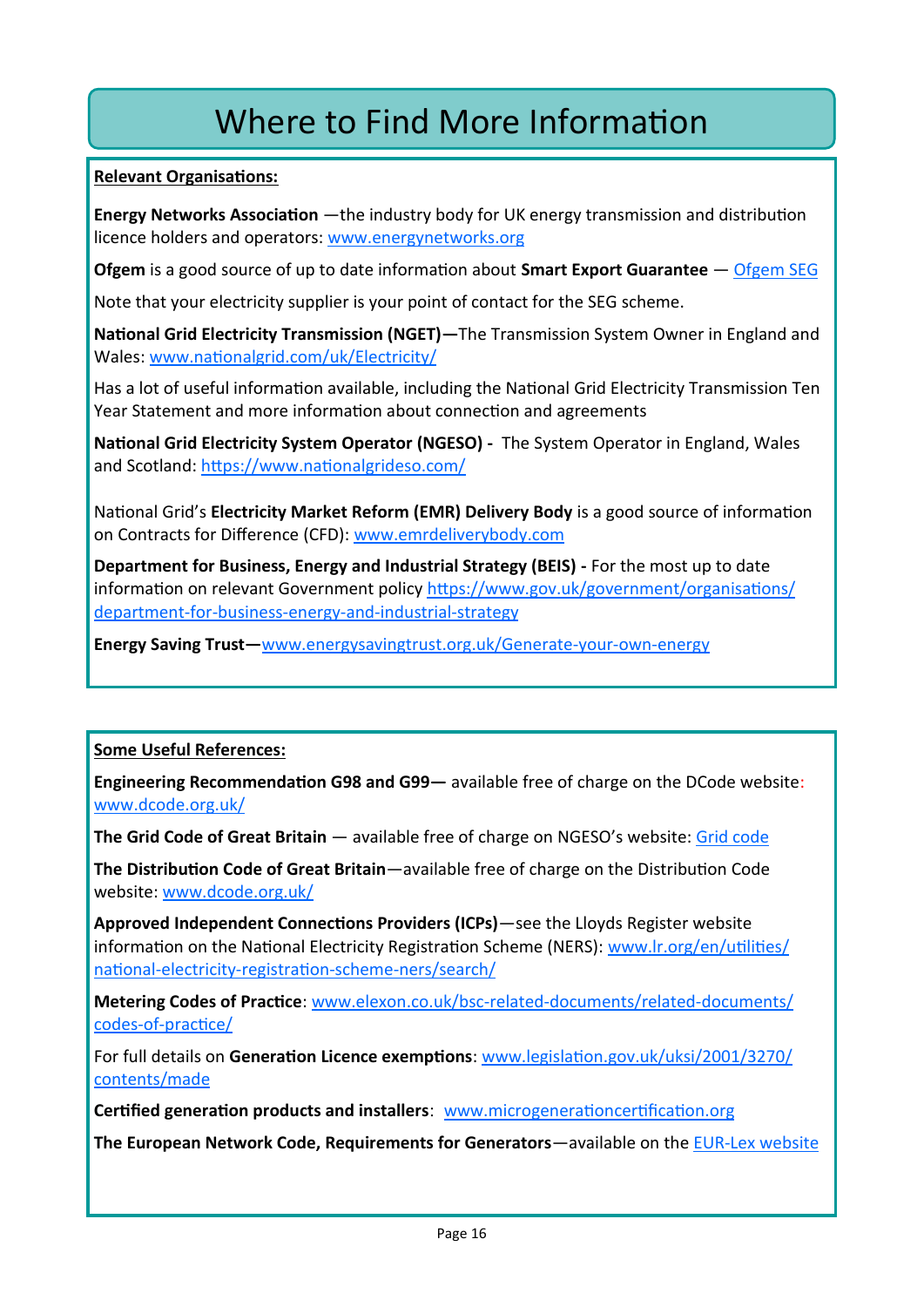### Where to Find More Information

There is a great deal of published information that your DNO will provide that will be helpful for your project planning. Some of the most useful sources are summarised here, and links to the DNO websites are in the table below. You should also contact your DNO from an early stage in your project, and they will be able to advise you with information specific to your situation.

Long Term Development Statement (LTDS)

Covers the development plans for the network, and other information useful for prospective developers. An introductory chapter is generally available on the DNO's website and DNOs will give access to the full document on request. These documents are updated annually.

Connection Charge Documents

Statements and methodologies will be given for both connection charges and Use of System (UoS) charges. This information may be included in a single document, or in several, and are updated regularly. These are available on DNO websites.

#### Standards of Performance

Ofgem has set minimum performance standards for the provision and performance of connections, and if your DNO fails to meet these standards, you may be entitled to receive payment. Ofgem has guidance documents about these Standards on their website: www.ofgem.gov.uk/licences-codes-and-[standards/standards/quality](https://www.ofgem.gov.uk/licences-codes-and-standards/standards/quality-service-guaranteed-standards)-service-guaranteed**[standards](https://www.ofgem.gov.uk/licences-codes-and-standards/standards/quality-service-guaranteed-standards)** 

Distributed Generation "Work Plan"

The Incentive for Customer Engagement (ICE) exists to encourage DNOs to engage with and respond to the needs of major connections customers (which includes generation customers), and includes a requirement on DNOs to set out plans on what improvements they plan to make in the next regulatory year, consisting of two parts. Part 1 covers plans for improvements for the forthcoming year; and Part 2 reviews the progress in the previous year. Check your DNOs Distributed Generation web pages.

Other Supporting Information Provided by DNOs

In recent years, there have been improvements to the information that DNOs provide, including:

- web portals and decision support tools/application hotline;
- capacity "heat maps", indicating areas that can more readily facilitate connections;
- holding events such as "open surgeries" for Distributed Generation customers; and
- more details provided on outages (historic and planned outages).

| <b>Region</b>                                                       | <b>DNO</b>                    | Website                   |
|---------------------------------------------------------------------|-------------------------------|---------------------------|
| North Scotland, Southern England                                    | <b>SSE Power Distribution</b> | www.ssepd.co.uk           |
| South Scotland, Cheshire, Merseyside and<br>North Wales             | <b>SP Energy Networks</b>     | www.spenergynetworks.com  |
| North East England and Yorkshire                                    | Northern Power Grid           | www.northernpowergrid.com |
| North West                                                          | <b>Electricity North West</b> | www.enwl.co.uk            |
| East Midlands, West Midlands, Southern<br>Wales, South West England | Western Power<br>Distribution | www.westernpower.co.uk    |
| Eastern England, South East England, London                         | <b>UK Power Networks</b>      | www.ukpowernetworks.co.uk |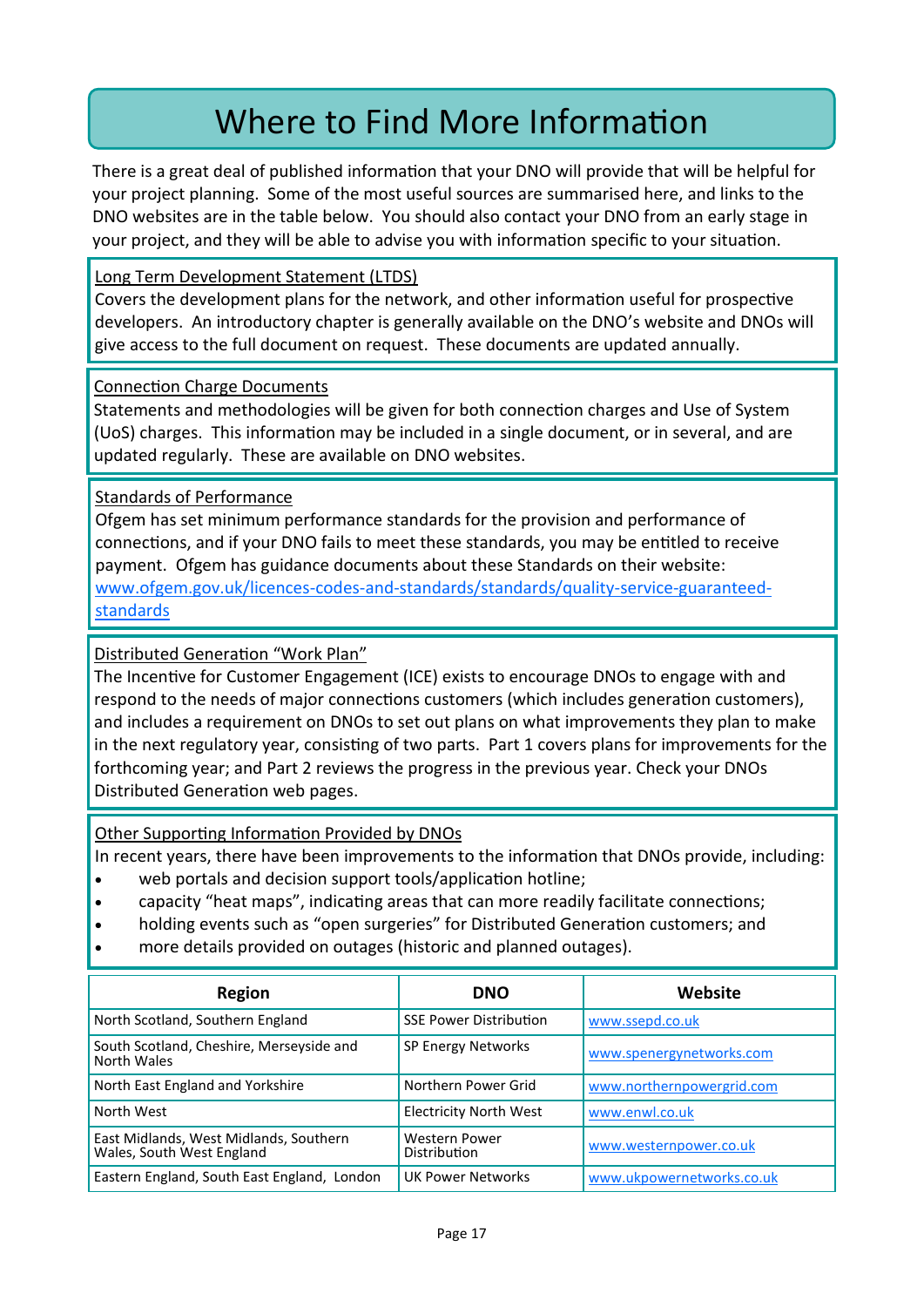### Where to Find More Information

| <b>Region</b>                                                       | <b>DNO</b>                    | Website                   |
|---------------------------------------------------------------------|-------------------------------|---------------------------|
| North Scotland, Southern England                                    | <b>SSE Power Distribution</b> | www.ssepd.co.uk           |
| South Scotland, Cheshire, Merseyside and<br>North Wales             | SP Energy Networks            | www.spenergynetworks.com  |
| North East England and Yorkshire                                    | Northern Powergrid            | www.northernpowergrid.com |
| North West                                                          | <b>Electricity North West</b> | www.enwl.co.uk            |
| East Midlands, West Midlands, Southern<br>Wales, South West England | Western Power<br>Distribution | www.westernpower.co.uk    |
| Eastern England, South East England, London                         | <b>UK Power Networks</b>      | www.ukpowernetworks.co.uk |
| No area-IDNO                                                        | <b>GTC</b>                    | www.gtc-uk.co.uk          |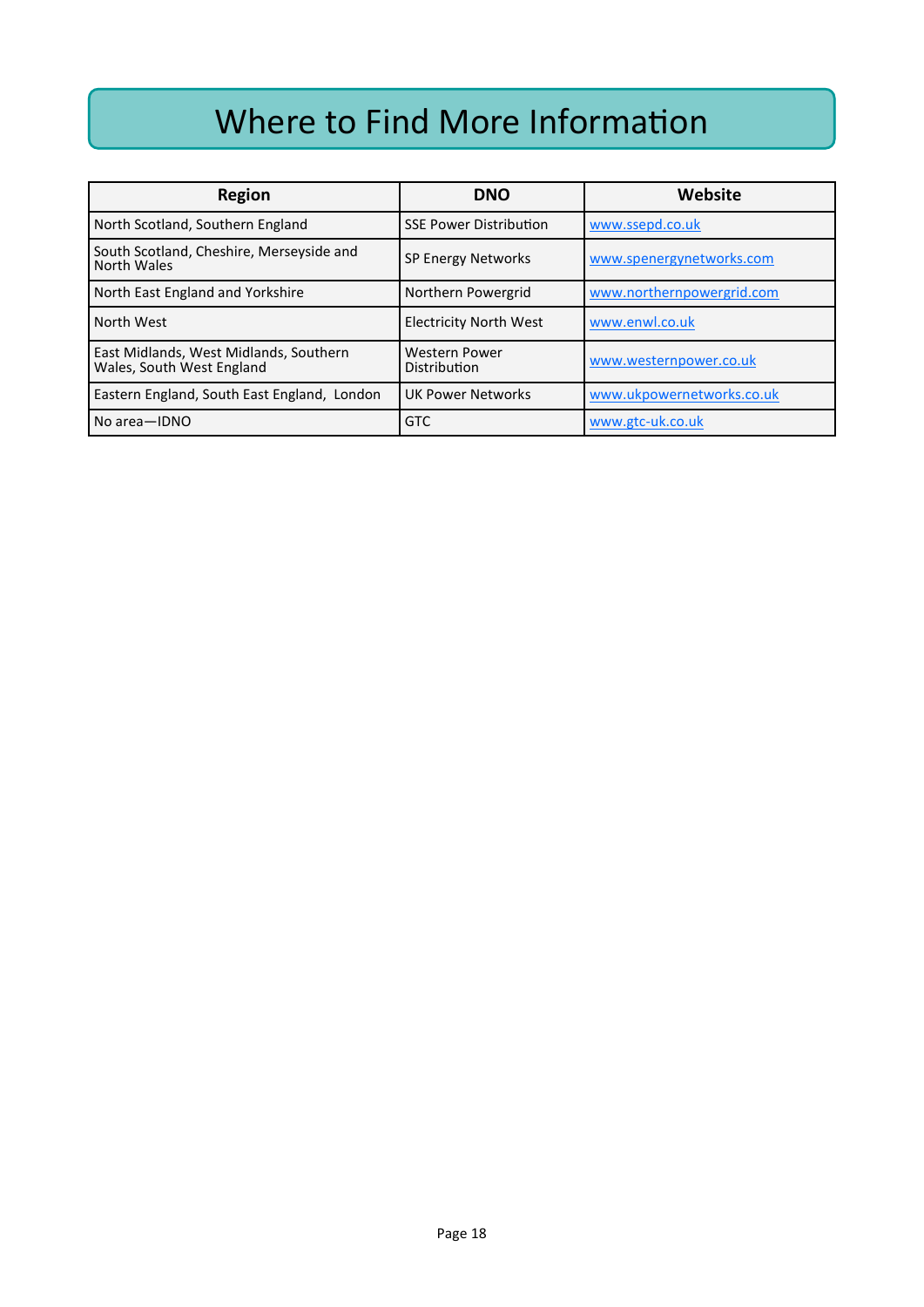### Glossary of Terms

**Balancing and Settlement Code company:** Governs the operation of the balancing mechanism. They charge generators and suppliers for the cost to the System Operator to balance the market . The Balancing and Settlement Code company for Great Britain is Elexon.

**Commissioning**: A set of visual inspections and tests performed on equipment after installation, renovation or maintenance, and before it goes into full operation. Commissioning aims to ensure the equipment is working safely and as it should.

**Contestable Work:** There are certain tasks in the connection design and construction that are open to competition. This is called Contestable work and can be conducted by Independent Connections Providers (ICPs) or by a DNO. Conversely, when work is not open to competition it is called Non-contestable work.

**Contract for Difference (CFD):** A bilateral contract between a generator and the Low Carbon Contracts Company (LCCC, the CFD counterparty).

**Distribution Code:** The code required to be prepared by a DNO pursuant to condition 21 (Distribution Code) of a Distribution Licence and approved by the Authority (The Gas and Electricity Markets Authority - Ofgem) as revised from time to time with the approval of, or by the direction of, the Authority.

**Distributed Generation:** A generation project is classed as Distributed Generation if it operates while electrically connected to the distribution network. Also known as 'Embedded Generation'.

**Distribution Network (System):** Transports electricity from the Transmission System to loads like homes and businesses. The voltage is reduced to the correct supply voltage for the loads. The voltage is 132kV and lower. Most customers are supplied at 230V.

**Distribution Network Operator (DNO):** Owns and maintains public electricity distribution networks. They must hold a Distribution Network Operator Licence. These are regulated monopoly businesses which recover their costs by levying use of system charges on electricity traded using their network. There are six DNOs in Great Britain.

**Engineering Recommendation (EREC) G98:** Requirements for the connection of Fully Type Tested Microgenerators (up to and including 16 A per phase) in parallel with public Low Voltage Distribution Networks on or after 27 April 2019.

**Engineering Recommendation (EREC) G99:** Requirements for the connection of generation equipment in parallel with public distribution networks on or after 27 April 2019.

E**ngineering Recommendation (EREC) G59:** Recommendations for the Connection of Generating Plant to the Distribution Systems of Licensed Distribution Network Operators. This is not applicable to generation connecting after the 27th April 2019.

**Smart Export Guarantee (SEG):** A financial incentive to support distributed and small-scale renewable energy generation, up to 5 MW.

**Fully Type Tested:** The whole Power Generating Module is type tested, rather than just part of the Power Generating Module.

**Generating Unit:** Any apparatus which produces electricity.

**Generator:** A person who generates electricity under licence or exemption under the Electricity Act 1989.

I**ndependent Connections Provider (ICP)**: Companies that have been thoroughly assessed and granted the necessary accreditation to provide new connections in competition with the DNOs.

**Independent Distribution Network Operator (IDNO):** A holder of a distribution licence, an IDNO designs, builds, owns and operates a distribution network, which is an extension to existing DNO network. They typically build network for new developments such as business parks, retail and residential areas and